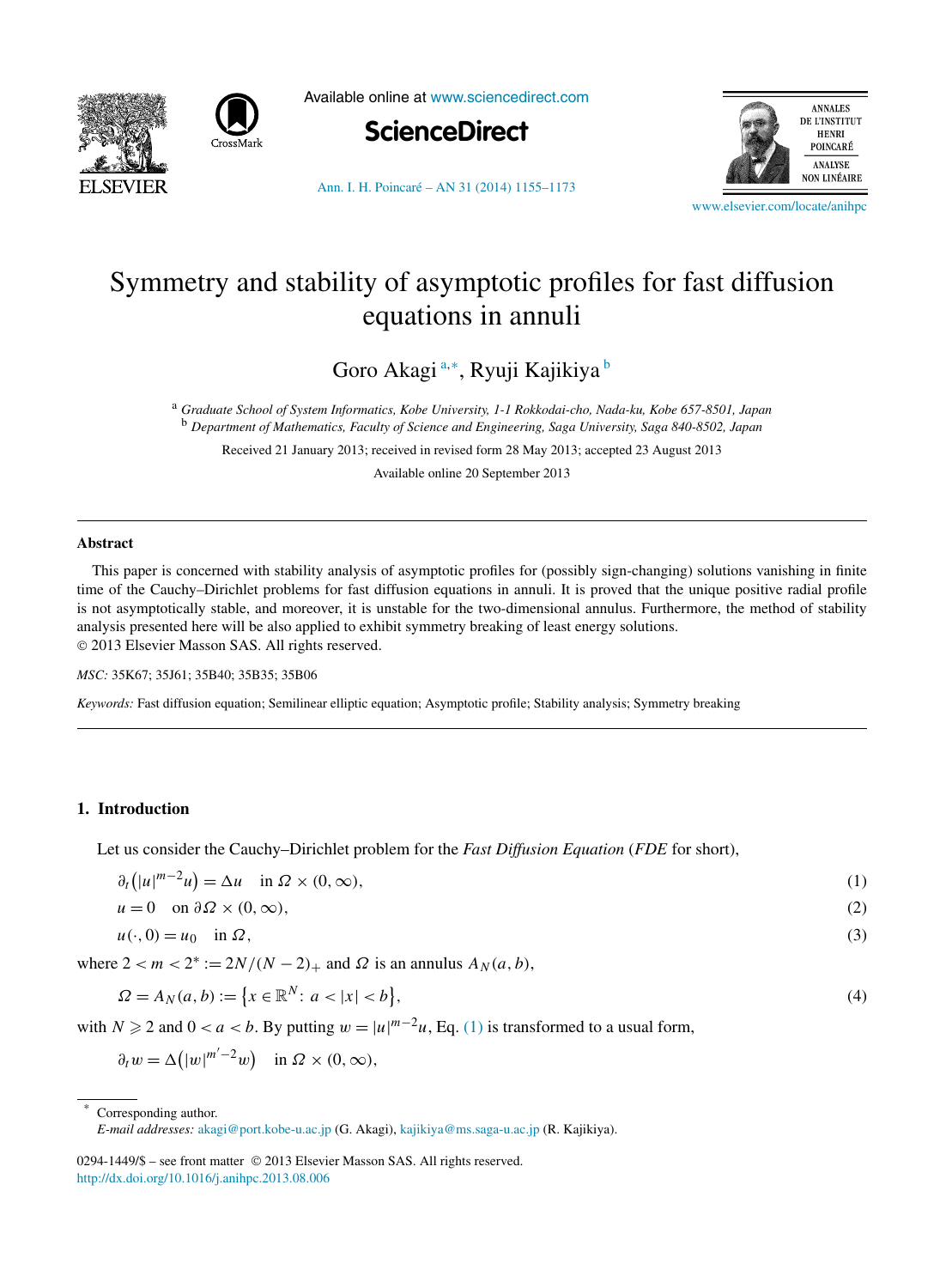<span id="page-1-0"></span>where *m'* denotes the Hölder conjugate of *m*, i.e.,  $m' = m/(m - 1) \in (1, 2)$ . FDEs arise in the studies of plasma physics, kinetic theory of gases, solid state physics (see [\[2,4\]](#page-18-0) and also [\[20\]\)](#page-18-0) and so on. There are many contributions to the fast diffusion equation (see  $[3,5-9,13,16,21]$ ).

From here to the end of Section [3,](#page-3-0) *Ω* is assumed to be any bounded smooth domain in R*<sup>N</sup>* . According to the celebrated work of Berryman and Holland [\[3\],](#page-18-0) every solution  $u = u(x, t)$  of [\(1\)–\(3\)](#page-0-0) vanishes at a finite time  $t_* = t_*(u_0)$ with the rate of  $(t_* - t)_+^{1/(m-2)}$ , and moreover, such a vanishing solution  $u = u(x, t)$  has an *asymptotic profile*  $\phi = \phi(x)$ as the limit

$$
\phi(x) := \lim_{t \nearrow t_*} (t_* - t)^{-1/(m-2)} u(x, t) \tag{5}
$$

(see also [\[16,21\]\)](#page-18-0). Each asymptotic profile  $\phi$  is characterized as a nontrivial solution of the Dirichlet problem for the *Emden–Fowler equation* (or *Lane–Emden equation*) with the constant  $c_m := (m-1)/(m-2) > 0$ ,

$$
-\Delta \phi = c_m |\phi|^{m-2} \phi \quad \text{in } \Omega,
$$
  
\n
$$
\phi = 0 \quad \text{on } \partial \Omega,
$$
\n(6)

which is the Euler–Lagrange equation of the *energy* functional,

$$
J(u) := \frac{1}{2} \int_{\Omega} \left| \nabla u(x) \right|^2 dx - \frac{c_m}{m} \int_{\Omega} \left| u(x) \right|^m dx \quad \text{for } u \in H_0^1(\Omega).
$$

Moreover, the set of all asymptotic profiles of solutions for  $(1)$ – $(3)$  coincides with the set S of all nontrivial solutions for  $(6)$ ,  $(7)$  (see [\[1\]](#page-18-0) for more details). We also refer the reader to [\[13\]](#page-18-0) and [\[7\]](#page-18-0) for more detailed analysis of the convergences (5) to asymptotic profiles.

In [\[1\],](#page-18-0) the authors introduced the notions of (asymptotic) stability and instability of asymptotic profiles for FDEs (see [Definition 3.4](#page-4-0) in Section [3\)](#page-3-0) and also provided the following criteria (see [Theorems 3.5 and 3.6](#page-4-0) in Section [3](#page-3-0) for more details):

- Each least energy solution  $\phi$  of (6), (7) is (resp., asymptotically) stable in the sense of asymptotic profiles for FDEs, if  $\phi$  is isolated from the other least energy (resp., sign-definite) solutions. In particular, if  $\phi$  is a unique positive solution, then it is asymptotically stable.
- All sign-changing solutions are not asymptotically stable profiles. Moreover, they are unstable, if they are isolated from the other profiles having lower energies.

These criteria enable us to determine the (asymptotic) stability and the instability of profiles in many cases. For instance, when  $\Omega$  is a ball in  $\mathbb{R}^N$ , due to Gidas, Ni and Nirenberg [\[14\],](#page-18-0) the Dirichlet problem (6), (7) admits the unique positive solution  $\phi$ , which is radially symmetric. Then from the stability criteria stated above,  $\phi$  turns out to be asymptotically stable. As for the one-dimensional case, all the nontrivial solutions of  $(6)$ ,  $(7)$  are completely classified as follows: unique positive and negative solutions are asymptotically stable and all sign-changing solutions are unstable.

However, the stability criteria described above do not necessarily cover all situations. Indeed, when *Ω* is an annulus, the Dirichlet problem  $(6)$ ,  $(7)$  admits a unique positive radial solution; however, it does not take the least energy among nontrivial solutions (the least energy is attained by another positive solution without radial symmetry), provided that the annulus is sufficiently thin (see  $[11]$ ). Such a positive radial solution is beyond the scope of the foregoing stability criteria.

The main purpose of this paper is to investigate the stability of the positive radial profile for FDEs in the annulus. As a by-product, we shall also exhibit symmetry breaking of least energy solutions for the Emden–Fowler equation (6), (7) in annuli by applying an argument developed here for the stability analysis of asymptotic profiles for FDEs. Symmetry breaking of least energy solutions for  $(6)$ ,  $(7)$  in annuli has already been observed by Coffman [\[11\],](#page-18-0) Li [\[17\]](#page-18-0) and Byeon [\[10\],](#page-18-0) provided that the thickness of the annulus is *sufficiently thin*. Our method of proof can provide a quantitative sufficient condition on the thickness of annuli for symmetry breaking.

The content of this paper is the following. Section [2](#page-2-0) provides preliminary facts on the variational analysis of the Emden–Fowler equation. Basic formulations of our stability analysis will be reviewed in Section [3.](#page-3-0) The main results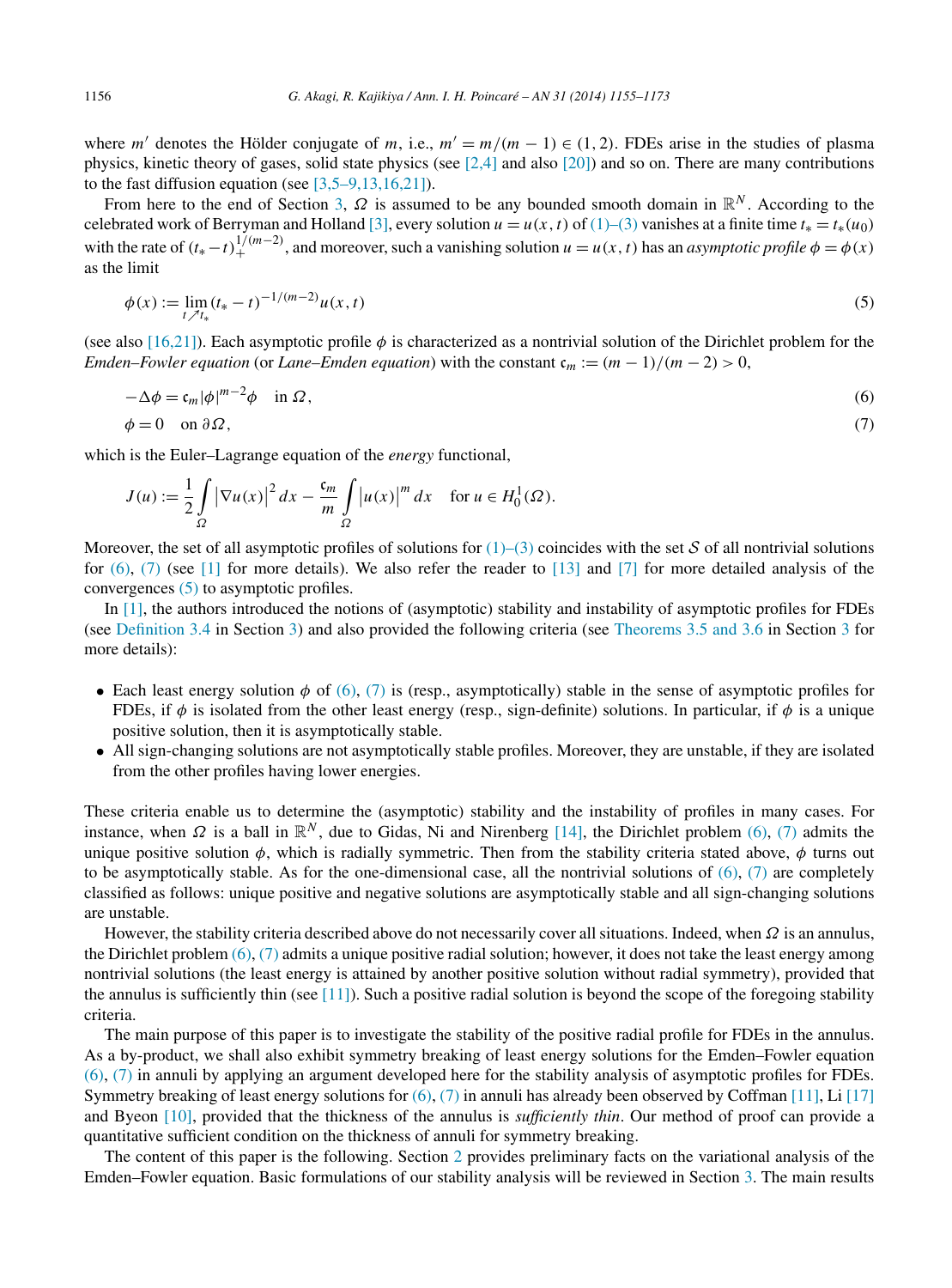<span id="page-2-0"></span>are given in Section [4,](#page-5-0) where we shall prove that the unique radial profile is not asymptotically stable, and moreover it is unstable when  $N = 2$ .

**Notation.** The positive part of each number  $r \in \mathbb{R}$  is denoted by  $(r)_{+}$ , i.e.,  $(r)_{+} := \max\{r, 0\}$ . We denote the  $L^p(\Omega)$ -norm by  $\|\cdot\|_p$  and the  $H_0^1(\Omega)$ -norm by  $\|\cdot\|_{1,2}$ , which is defined by

$$
||u||_{1,2} := ||\nabla u||_2 = \bigg(\int_{\Omega} |\nabla u|^2 dx\bigg)^{1/2}.
$$

When  $\Omega$  is an annulus  $A_N(a, b) := \{x \in \mathbb{R}^N : a < |x| < b\}$ , we denote by  $L^2_r(\Omega)$  the set of all radial functions,  $u(x) = u(|x|)$ , in  $L^2(\Omega)$  equipped with the norm,

$$
||u||_{L_r^2(\Omega)} := \left(\int_a^b u(r)^2 r^{N-1} dr\right)^{1/2}.
$$

Furthermore, we denote by  $H^1_{0,r}(\Omega)$  the set of all radial functions in  $H^1_0(\Omega)$ .

# **2. Variational analysis of the Emden–Fowler equation**

In this section, we summarize notation and definitions related to the variational analysis of the Dirichlet prob-lem [\(6\),](#page-1-0) [\(7\)](#page-1-0) for later use. Let us first define the Lagrangian functional  $J: H_0^1(\Omega) \to \mathbb{R}$  by

$$
J(u) := \frac{1}{2} ||\nabla u||_2^2 - \frac{c_m}{m} ||u||_m^m \text{ for } u \in H_0^1(\Omega),
$$

whose critical points solve  $(6)$ ,  $(7)$  in the distribution sense. We denote by S the set of all nontrivial solutions of  $(6)$ , [\(7\),](#page-1-0) i.e., nontrivial critical points of *J* . Moreover, a solution *u* is called a *least energy solution* if it minimizes *J* among all the nontrivial solutions of  $(6)$ ,  $(7)$ . As will be explained in Proposition 2.1 below, every least energy solution is signdefinite. Throughout this paper, a least energy solution is always supposed to be positive without any loss of generality.

The *Nehari* manifold  $N$  associated with  $J$  is defined by

$$
\mathcal{N} := \left\{ u \in H_0^1(\Omega) \setminus \{0\} : \left\langle J'(u), u \right\rangle_{H_0^1(\Omega)} = 0 \right\}
$$
  
= 
$$
\left\{ u \in H_0^1(\Omega) \setminus \{0\} : \|\nabla u\|_2^2 = \mathfrak{c}_m \|u\|_m^m \right\},\
$$

and then,  $\mathcal N$  includes  $\mathcal S$  by definition. Furthermore, we find by the definitions of  $J$  and  $\mathcal N$  that

$$
\|\nabla u\|_2^2 = \mathfrak{c}_m \|u\|_m^m = \frac{2m}{m-2} J(u) \quad \text{for } u \in \mathcal{N}.
$$
 (8)

Now, let us define the Rayleigh quotient,

$$
R(u) := \frac{\|\nabla u\|_2^2}{\|u\|_m^2} \quad \text{for } u \in H_0^1(\Omega) \setminus \{0\}.
$$
 (9)

Then  $R(u)$  has a positive lower bound in  $H_0^1(\Omega) \setminus \{0\}$  by the Sobolev imbedding. For any  $u \in H_0^1(\Omega) \setminus \{0\}$ , there exists a unique constant  $c > 0$  such that  $cu \in \mathcal{N}$ . Moreover,  $R(cu) = R(u)$  for all  $c > 0$ . Therefore it holds that

$$
\inf\{R(u): u \in H_0^1(\Omega) \setminus \{0\}\} = \inf\{R(u): u \in \mathcal{N}\} > 0.
$$
\n(10)

The following proposition is well known.

**Proposition 2.1** *(Variational properties of least energy solutions). The following* (i)–(iii) *are equivalent*:

- (i)  $u$  *is a least energy solution of* [\(6\)](#page-1-0), [\(7\)](#page-1-0),
- (ii)  $u$  *is a minimizer of*  $J$  *over*  $N$ *,*
- (iii)  $u$  *is a minimizer of R over*  $\mathcal{N}$ *.*

*Furthermore, every least energy solution is sign-definite.*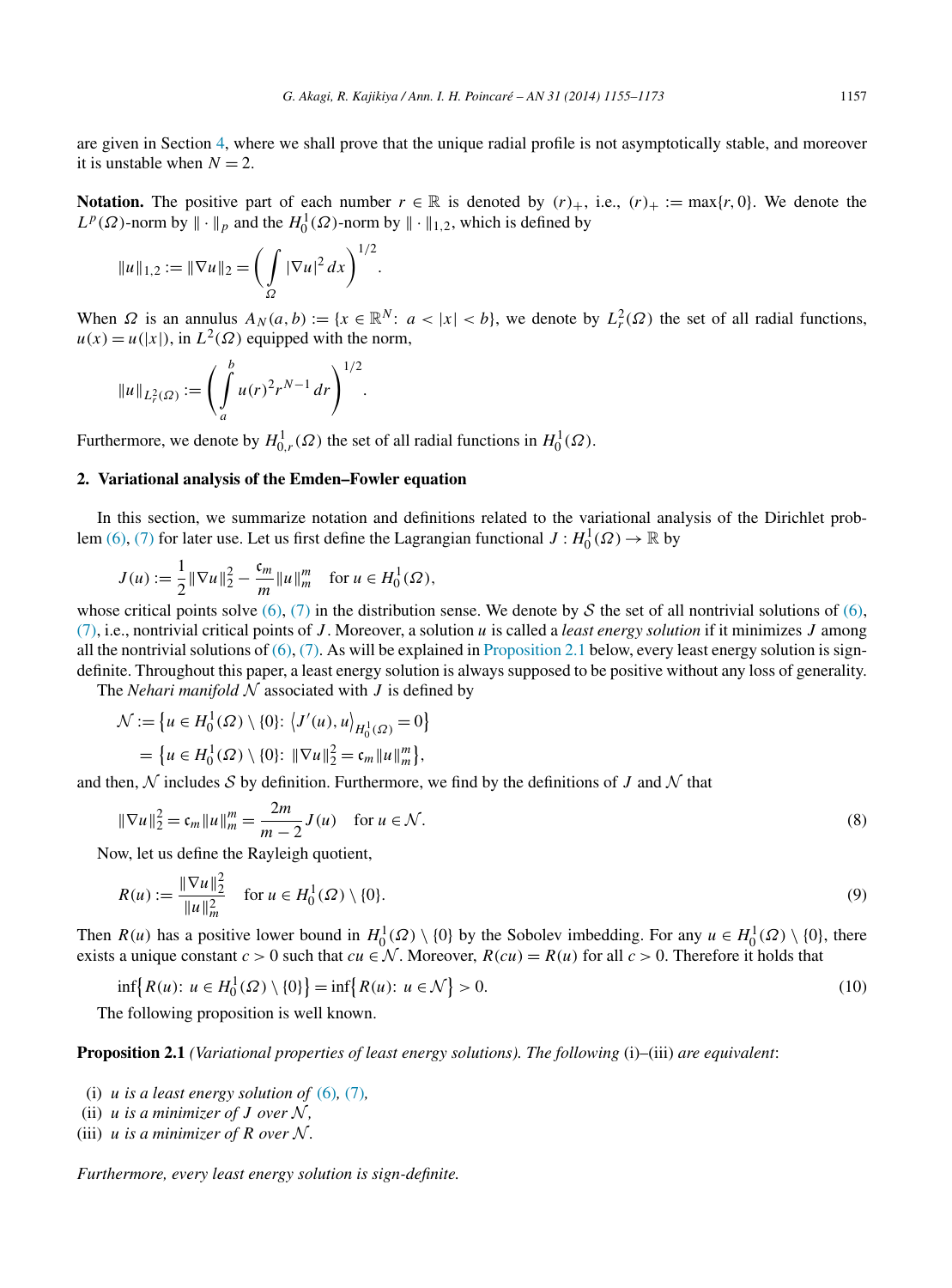#### <span id="page-3-0"></span>**3. Stability analysis of asymptotic profiles**

In this section, we briefly review related materials on the stability analysis of asymptotic profiles of vanishing solutions for  $(1)$ – $(3)$ . Throughout this paper, we are concerned with solutions of  $(1)$ – $(3)$  defined by

**Definition 3.1** *(Solutions of FDEs).* A function  $u : \Omega \times (0, \infty) \to \mathbb{R}$  is said to be a solution for [\(1\)–\(3\)](#page-0-0) if the following conditions are all satisfied:

- $u \in C([0, T]; H_0^1(\Omega))$  and  $|u|^{m-2}u \in C^1([0, T]; H^{-1}(\Omega))$  for all  $T > 0$ .
- It follows that

$$
\left\langle \left( |u|^{m-2}u \right)'(t), \phi \right\rangle_{H_0^1} + \int_{\Omega} \nabla u(x, t) \cdot \nabla \phi(x) \, dx = 0 \quad \text{for all } t \in (0, \infty) \text{ and } \phi \in H_0^1(\Omega),
$$

where  $\langle \cdot, \cdot \rangle_{H_0^1}$  denotes the duality pairing between  $H_0^1(\Omega)$  and its dual space  $H^{-1}(\Omega)$  and  $\prime = d/dt$ .

•  $u(\cdot, 0) = u_0$ .

We denote by  $t_*(u_0)$  the *extinction time* of the unique solution  $u = u(x, t)$  of [\(1\)–\(3\)](#page-0-0) for each initial data  $u_0$  and simply write  $t_*$  if no confusion can arise. Then  $t_*(\cdot)$  can be regarded as a functional defined on  $H_0^1(\Omega)$ , and moreover,  $t_*(u_0)$  is positive and finite for any  $u_0 \neq 0$  and  $t_*(0) = 0$ .

The asymptotic profile of a vanishing solution  $u = u(x, t)$  is defined in the following:

**Definition 3.2** *(Asymptotic profiles)*. Let  $u_0 \in H_0^1(\Omega) \setminus \{0\}$  and let  $u = u(x, t)$  be a solution for [\(1\)–\(3\)](#page-0-0) vanishing at a finite time  $t_* > 0$ . A function  $\phi \in H_0^1(\Omega)$  is called an *asymptotic profile* (or a profile, if no confusion arises) of *u* if there exists an increasing sequence  $t_n \rightarrow t_*$  such that

$$
\lim_{t_n \to t_*} \|(t_* - t_n)^{-1/(m-2)} u(t_n) - \phi\|_{1,2} = 0.
$$

The following transformation is useful to investigate asymptotic profiles of vanishing solutions  $u = u(x, t)$ for  $(1)–(3)$ :

$$
v(x,s) = (t_* - t)^{-1/(m-2)}u(x,t) \quad \text{and} \quad s = \log(t_*/(t_* - t)).
$$
\n(11)

Then a limit of  $v(\cdot, s_n)$  as  $s_n \to \infty$  (equivalently,  $t_n \nearrow t_*$ ) is an asymptotic profile of  $u(x, t)$ . Moreover, [\(1\)–\(3\)](#page-0-0) is rewritten in terms of *v* as

$$
\partial_s(|v|^{m-2}v) = \Delta v + \mathfrak{c}_m|v|^{m-2}v \quad \text{in } \Omega \times (0,\infty), \tag{12}
$$

$$
v = 0 \quad \text{on } \partial \Omega \times (0, \infty), \tag{13}
$$

$$
v(\cdot,0) = v_0 \quad \text{in } \Omega,\tag{14}
$$

where  $c_m$  and  $v_0$  are given by

$$
\mathfrak{c}_m := \frac{m-1}{m-2} > 0 \quad \text{and} \quad v_0 := t_*(u_0)^{-1/(m-2)} u_0. \tag{15}
$$

Here multiplying (12) by  $\partial_s v$  and integrating this over  $\Omega$ , one can obtain

$$
\frac{d}{ds}J(v(s)) \leq 0 \quad \text{for a.e. } s > 0,
$$
\n(16)

which implies that the function  $s \mapsto J(v(s))$  is non-increasing (see Section [1](#page-0-0) or Section [2](#page-2-0) for the definition of *J*), that is, *J* becomes a Lyapunov functional.

The following proposition is concerned with the existence of asymptotic profiles and their characteristics (see [\[3,](#page-18-0)  $16,21$ ] and also [\[1\]](#page-18-0) for its proof).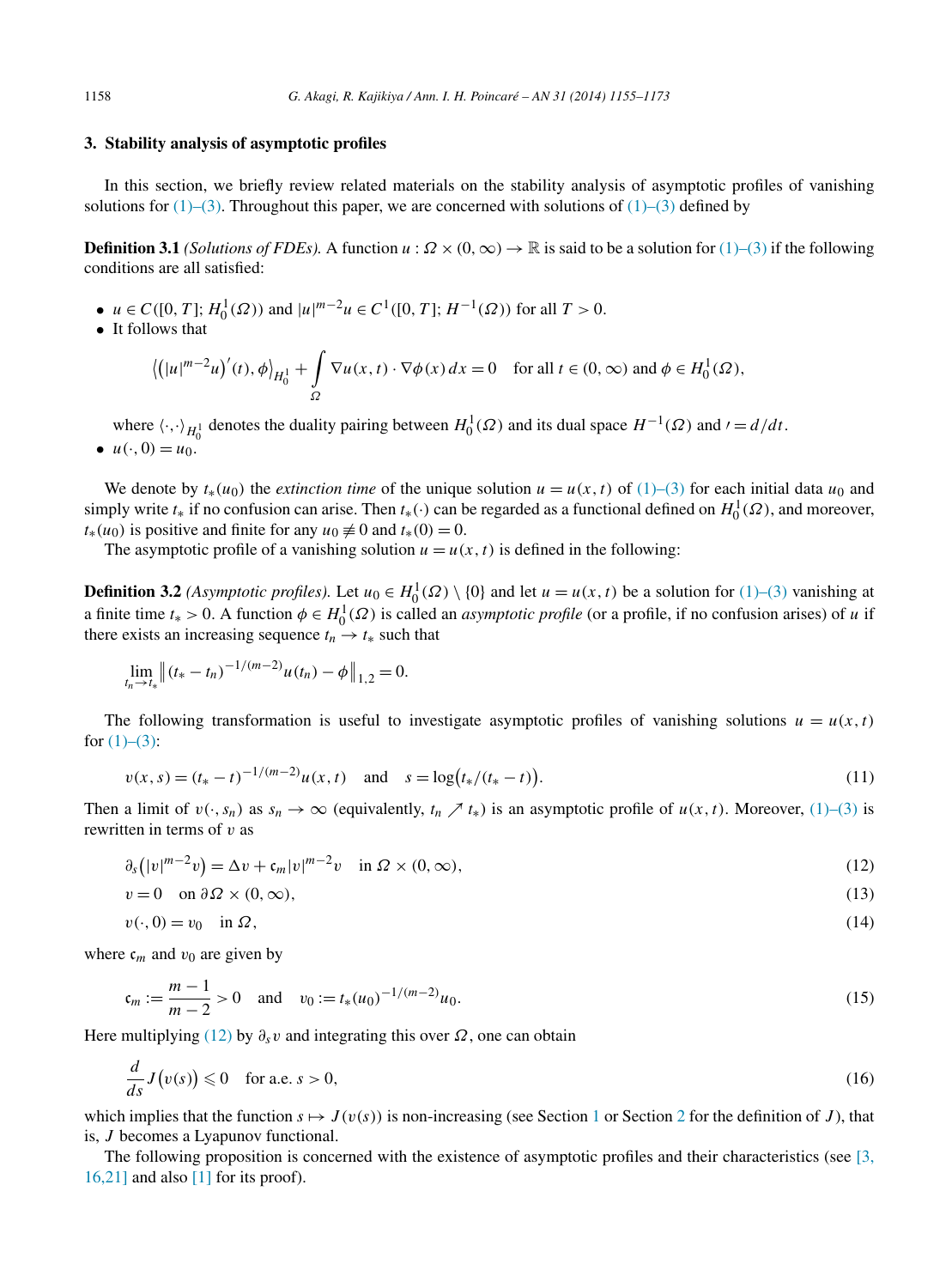<span id="page-4-0"></span>**Proposition 3.3** *(Asymptotic profiles). Assume that*  $2 < m < 2^*$ *. Let u be a solution of*  $(1)$ – $(3)$  *with*  $u_0 \in H_0^1(\Omega) \setminus \{0\}$ *. Then for any increasing sequence*  $t_n \to t_*$ , there exist a subsequence  $(n')$  of  $(n)$  and a solution  $\phi \in H_0^1(\Omega) \setminus \{0\}$  of  $(6)$ , [\(7\)](#page-1-0) *such that*

$$
\lim_{t_{n'} \to t_*} \|(t_* - t_{n'})^{-1/(m-2)}u(t_{n'}) - \phi\|_{1,2} = 0,
$$

*equivalently,*

$$
\lim_{s_{n'} \to \infty} ||v(s_{n'}) - \phi||_{1,2} = 0
$$

*with a function*  $v(\cdot)$  *and a sequence*  $(s_n)$  *given by the transformation* [\(11\)](#page-3-0)*.* 

In [\[1\],](#page-18-0) the authors introduced the notions of *stability* and *instability of asymptotic profiles* for vanishing solutions of [\(1\)–\(3\),](#page-0-0) and moreover, they actually performed stability analysis of profiles. An asymptotic profile *φ* is said to be *stable*, if the rescaled function  $(t_* - t)^{-1/(m-2)}u(x, t)$  of any solution  $u = u(x, t)$  of [\(1\)–\(3\)](#page-0-0) with the extinction time  $t_*$ will stay within an arbitrarily small neighborhood of  $\phi$  whenever the initial data  $u(x, 0) = u_0(x)$  lies in a sufficiently small neighborhood of  $\phi$ . Moreover,  $\phi$  is said to be *unstable*, if it is not stable. By virtue of the transformation [\(11\),](#page-3-0) these notions of stability and instability for asymptotic profiles can be translated to those for stationary solutions of [\(12\)–\(14\).](#page-3-0) Then we have to pay attention to the fact that, due to the relation [\(15\),](#page-3-0) the initial data  $v_0$  of  $v = v(x, s)$ must lie on the set,

$$
\mathcal{X} := \left\{ t_*(u_0)^{1/(m-2)} u_0 : u_0 \in H_0^1(\Omega) \setminus \{0\} \right\}
$$

$$
= \left\{ v_0 \in H_0^1(\Omega) \setminus \{0\} : t_*(v_0) = 1 \right\}
$$

(see Proposition 6 of [\[1\]\)](#page-18-0), even though  $u_0$  can be taken from the whole of the energy space  $H_0^1(\Omega)$ . We notice that if  $v_0 \in \mathcal{X}$ , then the corresponding solution *v* of [\(12\)–\(14\)](#page-3-0) stays in  $\mathcal{X}$  for all  $t \ge 0$  (see Proposition 5 of [\[1\]\)](#page-18-0). Hence  $\mathcal{X}$  is an invariant set, and therefore,  $(12)$ – $(14)$  generates a dynamical system in X. Moreover, all the nontrivial stationary solutions belong to X. It was also proved in [\[1\]](#page-18-0) that X is an unbounded surface surrounding the origin in  $H_0^1(\Omega)$  and homeomorphic to the unit sphere of  $H_0^1(\Omega)$  (see Proposition 10 of [\[1\]\)](#page-18-0).

Now, the (asymptotic) stability and instability of asymptotic profiles are defined as follows (see [\[1\]\)](#page-18-0):

**Definition 3.4** *(Stability and instability of profiles)*. Let  $\phi \in H_0^1(\Omega) \setminus \{0\}$  be an asymptotic profile of a vanishing solution for  $(1)$ – $(3)$ , equivalently,  $\phi$  is a nontrivial solution of  $(6)$ ,  $(7)$ .

(i)  $\phi$  is said to be *stable*, if for any  $\varepsilon > 0$  there exists  $\delta > 0$  such that any solution *v* of [\(12\),](#page-3-0) [\(13\)](#page-3-0) satisfies

$$
\sup_{s\in[0,\infty)}||v(s)-\phi||_{1,2}<\varepsilon,
$$

whenever  $v(0) \in \mathcal{X}$  and  $||v(0) - \phi||_{1,2} < \delta$ .

- (ii)  $\phi$  is said to be *unstable*, if  $\phi$  is not stable.
- (iii)  $\phi$  is said to be *asymptotically stable*, if  $\phi$  is stable, and moreover, there exists  $\delta_0 > 0$  such that any solution *v* of [\(12\),](#page-3-0) [\(13\)](#page-3-0) satisfies

$$
\lim_{s \nearrow \infty} ||v(s) - \phi||_{1,2} = 0,
$$

whenever  $v(0) \in \mathcal{X}$  and  $||v(0) - \phi||_{1,2} < \delta_0$ .

Here we stress that the positivity of solution is not supposed in this frame. Let us recall the stability criteria obtained in [\[1\].](#page-18-0)

**Theorem 3.5** *(Stability of profiles). Let*  $\phi$  *be a least energy solution of* [\(6\)](#page-1-0)*,* [\(7\)](#page-1-0)*.* 

(i) If  $\phi$  *is isolated in*  $H_0^1(\Omega)$  *from all the other least energy solutions of* [\(6\)](#page-1-0), [\(7\)](#page-1-0), *then it is a stable profile.*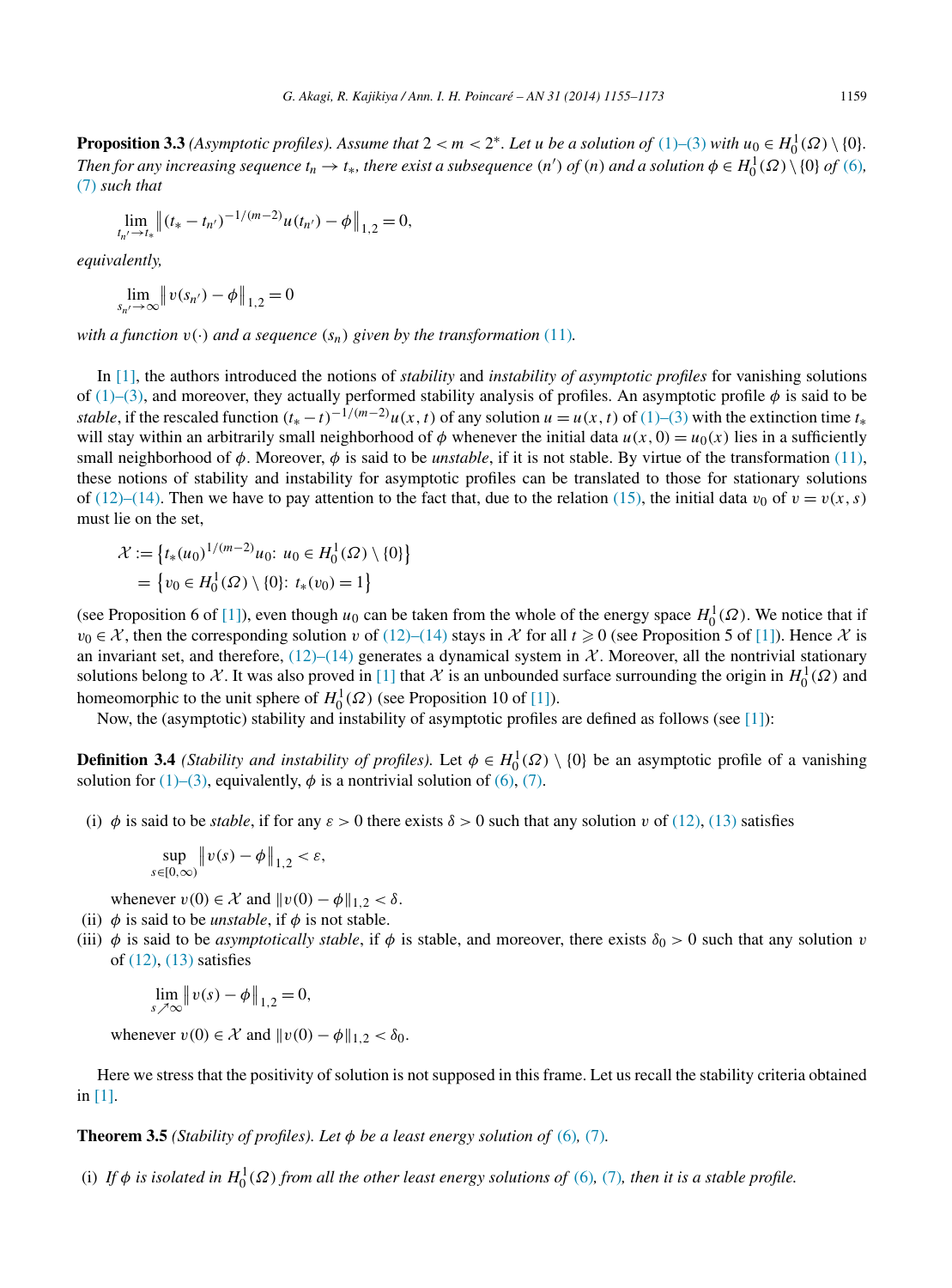<span id="page-5-0"></span>(ii) If  $\phi$  *is isolated in*  $H_0^1(\Omega)$  from all the other sign-definite solutions of [\(6\)](#page-1-0), [\(7\)](#page-1-0), then it is an asymptotically stable *profile. Especially, if* [\(6\)](#page-1-0)*,* [\(7\)](#page-1-0) *has a unique positive solution, it is asymptotically stable.*

When *Ω* is a ball, a positive solution is unique and it becomes radially symmetric, due to Gidas, Ni and Nirenberg [\[14\];](#page-18-0) hence it is asymptotically stable by (ii) of [Theorem 3.5.](#page-4-0) The following theorem is concerned with the instability of sign-changing profiles (see [\[1\]\)](#page-18-0).

**Theorem 3.6** *(Instability of profiles). Let*  $\psi$  *be a sign-changing solution of* [\(6\)](#page-1-0)*,* [\(7\)](#page-1-0)*.* 

- (i) *ψ is not asymptotically stable.*
- (ii) If  $\psi$  is isolated in  $H_0^1(\Omega)$  from all nontrivial solutions w of [\(6\)](#page-1-0), [\(7\)](#page-1-0) satisfying  $J(w) < J(\psi)$ , then  $\psi$  is an unstable *profile.*

The following proposition (see [\[1\]](#page-18-0) for more details) played an important role to prove the stability criteria above, and moreover, it will be employed in later sections as well.

**Proposition 3.7** *(Properties of*  $t_*(\cdot)$  *and*  $\mathcal X$ *). The following* (i)–(iii) *hold.* 

- (i) *The functional*  $t_*(\cdot)$  *is continuous in*  $H_0^1(\Omega)$ *.*
- (ii) *It holds that*  $t_*(\phi) = 1$  *for any nontrivial solution*  $\phi$  *of* [\(6\)](#page-1-0)*,* [\(7\)](#page-1-0)*.*
- (iii) Let *v* be a solution of [\(12\)–\(14\)](#page-3-0)*.* If  $v_0 \in \mathcal{X}$ , then  $v(s) \in \mathcal{X}$  for all  $s \ge 0$ *. Moreover, for any sequence*  $s_n \to \infty$ *, a* subsequence of  $v(s_n)$  converges to a nontrivial solution of  $(6)$ ,  $(7)$  strongly in  $H_0^1(\Omega)$ .

### **4. Main results**

In this section, we state main results. Hereafter, let  $\Omega$  be an annulus  $A_N(a, b)$  defined by [\(4\).](#page-0-0) Dancer [\[12\]](#page-18-0) considered a domain having a small hole, in particular, an annulus  $A_N(a, b)$  which is close to a ball, that is,  $(b - a)/a$  is large enough. Then he proved the next result.

**Proposition 4.1.** *Let*  $\Omega = A_N(a, b)$ *. If the ratio*  $(b - a)/a$  *is large enough, then* [\(6\)](#page-1-0)*,* [\(7\)](#page-1-0) *has a unique positive solution and it is radially symmetric.*

Roughly speaking, Proposition 4.1 says that if the hole in the annulus is small enough, or equivalently, the shell is thick enough, then a positive solution is unique. Combining [Theorem 3.5](#page-4-0) and Proposition 4.1, we obtain

**Proposition 4.2.** Let  $\Omega = A_N(a, b)$ . If  $(b - a)/a$  is large enough, then the unique positive radial asymptotic profile *is asymptotically stable.*

Let us consider the opposite case where  $(b - a)/a$  is small, that is, the hole in the annulus is large enough, or equivalently the shell is thin. A positive radial solution  $\phi = \phi(r)$  with  $r = |x|$  of [\(6\),](#page-1-0) [\(7\)](#page-1-0) in  $A_N(a, b)$  becomes a solution of the following two point boundary value problem:

$$
\phi'' + \frac{N-1}{r} \phi' + \mathfrak{c}_m \phi^{m-1} = 0 \quad \text{in } (a, b),
$$
  
\n
$$
\phi(a) = \phi(b) = 0,
$$
\n(18)

where  $\phi' = d\phi/dr$ . The next result is valid for any  $0 < a < b$ , which has been proved by Ni [\[19\].](#page-18-0)

**Proposition 4.3** *(Existence and uniqueness of positive radial solution). Let*  $\Omega = A_N(a, b)$ *. Then* [\(6\)](#page-1-0)*,* [\(7\)](#page-1-0) *has a unique positive radial solution φ.*

We explain the difference between Propositions 4.1 and 4.3. Proposition 4.3 says that a solution is unique in the class of positive radial solutions. On the other hand, Proposition 4.1 asserts that a solution is unique in the class of positive (possibly non-radial) solutions if  $(b - a)/a$  is large enough.

Our first main result is as follows.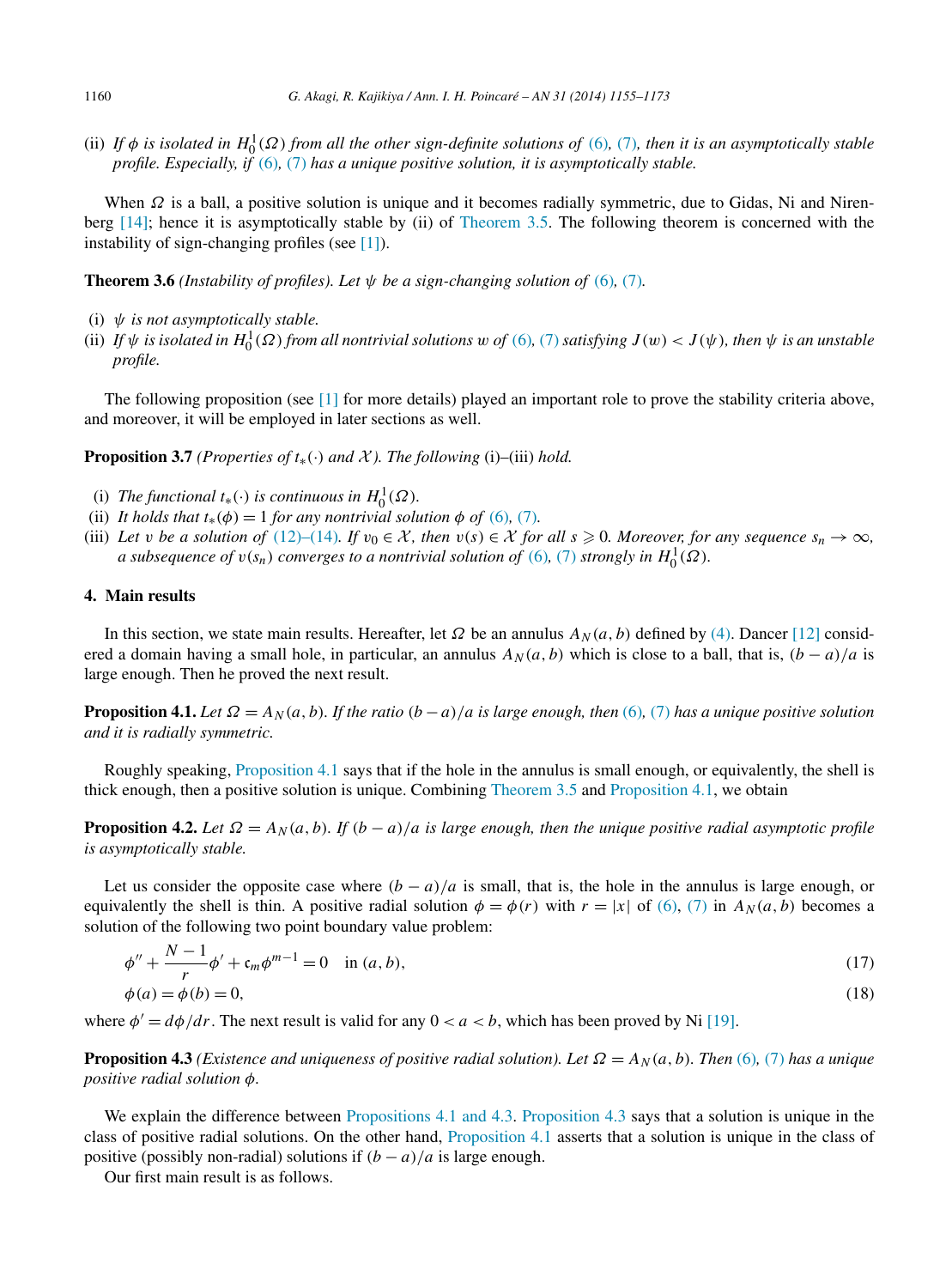<span id="page-6-0"></span>**Theorem 4.4.** *Let*  $\Omega = A_N(a, b)$  *and assume that* 

$$
C_{a,b} := \left(\frac{b}{a}\right)^{(N-3)+} \left(\frac{b-a}{\pi a}\right)^2 < \frac{m-2}{N-1}.\tag{19}
$$

*Then the unique positive radial asymptotic profile φ is not asymptotically stable.*

Since  $(N-3)_{+} = \max\{N-3, 0\}$ , the constant  $C_{a,b}$  stands for  $C_{a,b} = (b/a)^{N-3}((b-a)/\pi a)^2$  if  $N \ge 4$  and  $C_{a,b} = ((b-a)/\pi a)^2$  if  $N = 2, 3$ . Theorem 4.4 means that if the ratio of the thickness  $b-a$  of the shell to the inside diameter *a* is small enough, the positive radial profile  $\phi$  is not asymptotically stable.

**Remark 4.5** *(Sign-changing profiles).* It has already been proved in [\[1\]](#page-18-0) that sign-changing profiles are not asymptotically stable (see [Theorem 3.6\)](#page-5-0). Hence all radial profiles are not asymptotically stable.

Our method to prove Theorem 4.4 is based on the comparison between the global least energy and the radial least energy. Therefore it gives us the next result as a by-product.

**Corollary 4.6** *(Symmetry breaking of least energy solutions). Under assumption* (19)*, a least energy solution of* [\(6\)](#page-1-0)*,* [\(7\)](#page-1-0) *with*  $\Omega = A_N(a, b)$  *is not radially symmetric.* 

As stated in Introduction, symmetry breaking of least energy solutions for  $(6)$ ,  $(7)$  in annuli has already been proved by Coffman [\[11\],](#page-18-0) Li [\[17\]](#page-18-0) and Byeon [\[10\],](#page-18-0) provided that the thickness of the annulus is sufficiently thin. However, our result can provide a quantitative sufficient condition on the thickness of annuli.

For  $N = 2$ , we obtain a stronger assertion than Theorem 4.4.

**Theorem 4.7** *(Instability of positive radial profiles). Let*  $N = 2$  *and*  $\Omega = A_2(a, b)$ *. If*  $(b - a)/a$  *is small enough, then the unique positive radial asymptotic profile φ is unstable.*

#### **5. Proof of Theorem 4.4 and Corollary 4.6**

In this section, we shall prove Theorem 4.4 and Corollary 4.6. Our method of proof is based on the next lemma.

**Lemma 5.1.** *Let*  $\phi$  *be a nontrivial solution of* [\(6\)](#page-1-0), [\(7\)](#page-1-0) *and let* ( $\phi$ <sub>*ε*</sub>) *be a sequence in*  $H_0^1(\Omega)$  *such that* 

$$
\phi_{\varepsilon} \to \phi \quad \text{strongly in } H_0^1(\Omega) \text{ as } \varepsilon \to 0 \tag{20}
$$

*and*

$$
J(c\phi_{\varepsilon}) < J(\phi) \quad \text{for any } \varepsilon \in (0, \varepsilon_0) \text{ and } c > c_0 \tag{21}
$$

*with some constants*  $c_0 \in (0, 1)$  *and*  $\varepsilon_0 > 0$ *. Then*  $\phi$  *is not asymptotically stable in the sense of asymptotic profiles for FDEs.*

**Proof.** Set  $v_{0,\varepsilon} := t_*(\phi_{\varepsilon})^{-1/(m-2)}\phi_{\varepsilon} \in \mathcal{X}$  and  $c_{\varepsilon} := t_*(\phi_{\varepsilon})^{-1/(m-2)}$ . By (20) and [Proposition 3.7,](#page-5-0) we have  $t_*(\phi_{\varepsilon}) \to$  $t_*(\phi) = 1$  and  $v_{0,\varepsilon} \to \phi$  strongly in  $H_0^1(\Omega)$  as  $\varepsilon \to 0$ . Moreover,  $c_{\varepsilon}$  is sufficiently close to 1 for  $\varepsilon > 0$  small enough. Choose  $\varepsilon_1 \in (0, \varepsilon_0)$  such that  $c_{\varepsilon} > c_0$  for all  $\varepsilon \in (0, \varepsilon_1)$ . Then it follows from (21) that

 $J(v_{0,\varepsilon}) = J(c_{\varepsilon} \phi_{\varepsilon}) < J(\phi)$  for all  $\varepsilon \in (0, \varepsilon_1)$ .

Let  $v_{\varepsilon}(s)$  be the solution of [\(12\)–\(14\)](#page-3-0) with the initial data  $v_{0,\varepsilon}$ . Since  $s \mapsto J(v_{\varepsilon}(s))$  is non-increasing,  $v_{\varepsilon}(s)$  cannot converge to  $\phi$  whereas  $v_{0,\varepsilon}$  is sufficiently close to  $\phi$ . This shows that  $\phi$  is not asymptotically stable.  $\Box$ 

To construct perturbed functions *φε* in Lemma 5.1, we introduce the *N*-dimensional polar coordinate:

 $x_1 = r \cos \theta_1$ ,  $x_2 = r \sin \theta_1 \cos \theta_2$ , *. . .*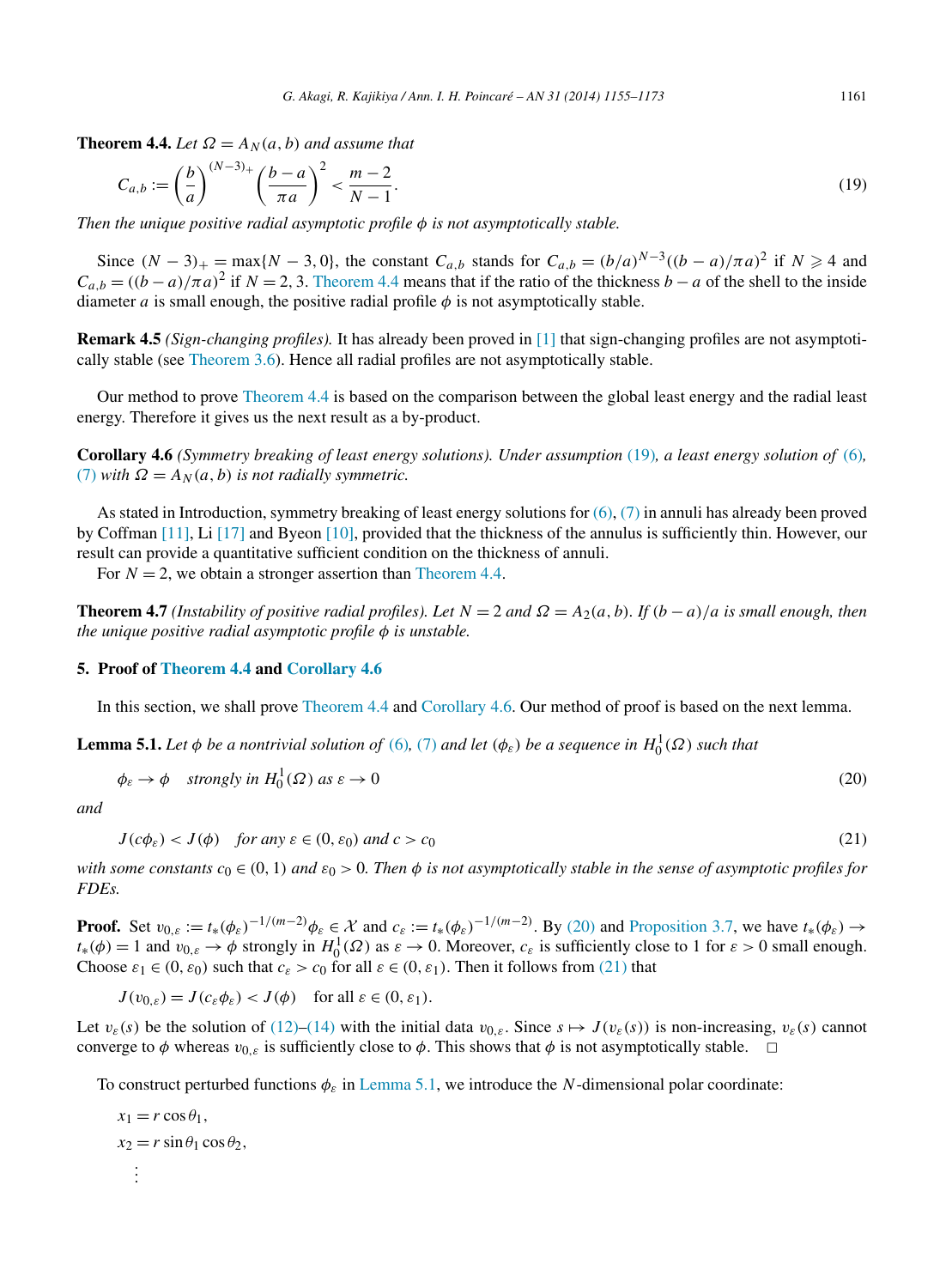<span id="page-7-0"></span>
$$
x_i = r \sin \theta_1 \cdots \sin \theta_{i-1} \cos \theta_i \quad (\text{for } i = 3, \dots, N-1),
$$
  
 
$$
\vdots
$$

$$
x_N = r \sin \theta_1 \cdots \sin \theta_{N-2} \sin \theta_{N-1}
$$

for  $r \in (a, b)$ ,  $\theta_i \in [0, \pi]$  for  $i = 1, 2, \ldots, N - 2$  and  $\theta_{N-1} \in [0, 2\pi)$ . In what follows, we write

$$
\boldsymbol{\theta} = (\theta_1, \theta_2, \dots, \theta_{N-1}), \qquad d\boldsymbol{\theta} = d\theta_1 d\theta_2 \dots d\theta_{N-1}.
$$

We define  $\Theta$  by the set of  $\theta \in \mathbb{R}^{N-1}$  satisfying  $\theta_i \in [0, \pi]$  for  $1 \leq i \leq N-2$  and  $\theta_{N-1} \in [0, 2\pi)$  if  $N \geq 3$  and put  $\Theta = [0, 2\pi)$  if  $N = 2$ .

Let  $\phi(r)$  be the unique positive solution of [\(17\),](#page-5-0) [\(18\).](#page-5-0) Then we define  $\phi_{\varepsilon} : \Omega \to \mathbb{R}$  with  $\varepsilon \in (0, 1)$  by

$$
\phi_{\varepsilon}(x) = \sigma_{\varepsilon}(\theta_1)\phi(r) \quad \text{for } x = x(r,\theta) \in \Omega
$$
\n(22)

with the function

$$
\sigma_{\varepsilon}(\theta_1) = 1 + \varepsilon \cos \theta_1 \quad \text{for } \theta \in \Theta, \ \varepsilon \in (0, 1). \tag{23}
$$

**Remark 5.2** *(Well-definedness of*  $\phi_{\varepsilon}$ ). Each function  $\phi_{\varepsilon}(x)$  is well defined in  $\Omega$ . In the polar coordinate, when  $\theta_1 = 0$ , the point  $(r, 0, \theta_2, \ldots, \theta_{N-1})$  for any  $\theta_2, \ldots, \theta_{N-1}$  corresponds to the common point  $(x_1, \ldots, x_N) = (r, 0, \ldots, 0)$ . Therefore  $\phi_{\varepsilon}(r, 0, \theta_2, \ldots, \theta_{N-1})$  should be independent of  $\theta_2, \ldots, \theta_{N-1}$ . This fact holds for  $\theta_1 = \pi$  also. In the same reason,  $\phi_{\varepsilon}(r,\theta_1,\ldots,\theta_{N-1})$  with  $\theta_i = 0, \pi$  should be independent of  $\theta_{i+1},\ldots,\theta_{N-1}$ . Moreover,  $\phi_{\varepsilon}$  should be  $2\pi$ periodic in  $\theta_{N-1}$ . Our definition of  $\phi_{\varepsilon}$  obeys these rules and  $\phi_{\varepsilon}(x)$  is well defined.

**Proposition 5.3** *(Decrease of energy by perturbations). Under the same assumptions as in [Theorem](#page-6-0)* 4.4*, there exist*  $c_0 \in (0, 1)$  *and*  $\varepsilon_0 \in (0, 1]$  *such that*  $J(c\phi_{\varepsilon}) < J(\phi)$  *for any*  $\varepsilon \in (0, \varepsilon_0)$  *and*  $c > c_0$ *.* 

**Proof.** Here and henceforth, if  $n > m$ , we mean  $\sum_{i=n}^{m} a_i = 0$  and  $\prod_{i=n}^{m} a_i = 1$  for any sequence  $(a_i)$ . From the *N*-dimensional polar coordinate transformation, it follows that

$$
|\nabla \phi_{\varepsilon}|^{2} = \left| \frac{\partial \phi_{\varepsilon}}{\partial r} \right|^{2} + \sum_{j=1}^{N-1} \frac{1}{r^{2} \prod_{i=1}^{j-1} \sin^{2} \theta_{i}} \left| \frac{\partial \phi_{\varepsilon}}{\partial \theta_{j}} \right|^{2}
$$

$$
= \sigma_{\varepsilon}(\theta_{1})^{2} \phi'(r)^{2} + \varepsilon^{2} \sin^{2} \theta_{1} \frac{\phi(r)^{2}}{r^{2}}.
$$

Moreover, the Jacobian of this transformation is given by

$$
\frac{\partial(x_1, x_2, \dots, x_{N-1}, x_N)}{\partial(r, \theta_1, \dots, \theta_{N-2}, \theta_{N-1})} = r^{N-1} \operatorname{Jac}(\boldsymbol{\theta}) \quad \text{with } \operatorname{Jac}(\boldsymbol{\theta}) = \prod_{i=1}^{N-2} \sin^{N-1-i} \theta_i.
$$

For any  $c > 0$ , we derive

$$
J(c\phi_{\varepsilon}) = \frac{c^2}{2} \left( \int_{\Theta} \sigma_{\varepsilon}(\theta_1)^2 \operatorname{Jac}(\theta) d\theta \right) \int_{a}^{b} \phi'(r)^2 r^{N-1} dr + \frac{c^2}{2} \varepsilon^2 \mu_N \int_{a}^{b} \phi(r)^2 r^{N-3} dr
$$

$$
- \frac{c^m}{m} \mathfrak{c}_m \left( \int_{\Theta} \sigma_{\varepsilon}(\theta_1)^m \operatorname{Jac}(\theta) d\theta \right) \int_{a}^{b} \phi(r)^m r^{N-1} dr \tag{24}
$$

with the constant

$$
\mu_N := \int\limits_{\Theta} \sin^2 \theta_1 \operatorname{Jac}(\boldsymbol{\theta}) \, d\boldsymbol{\theta}.
$$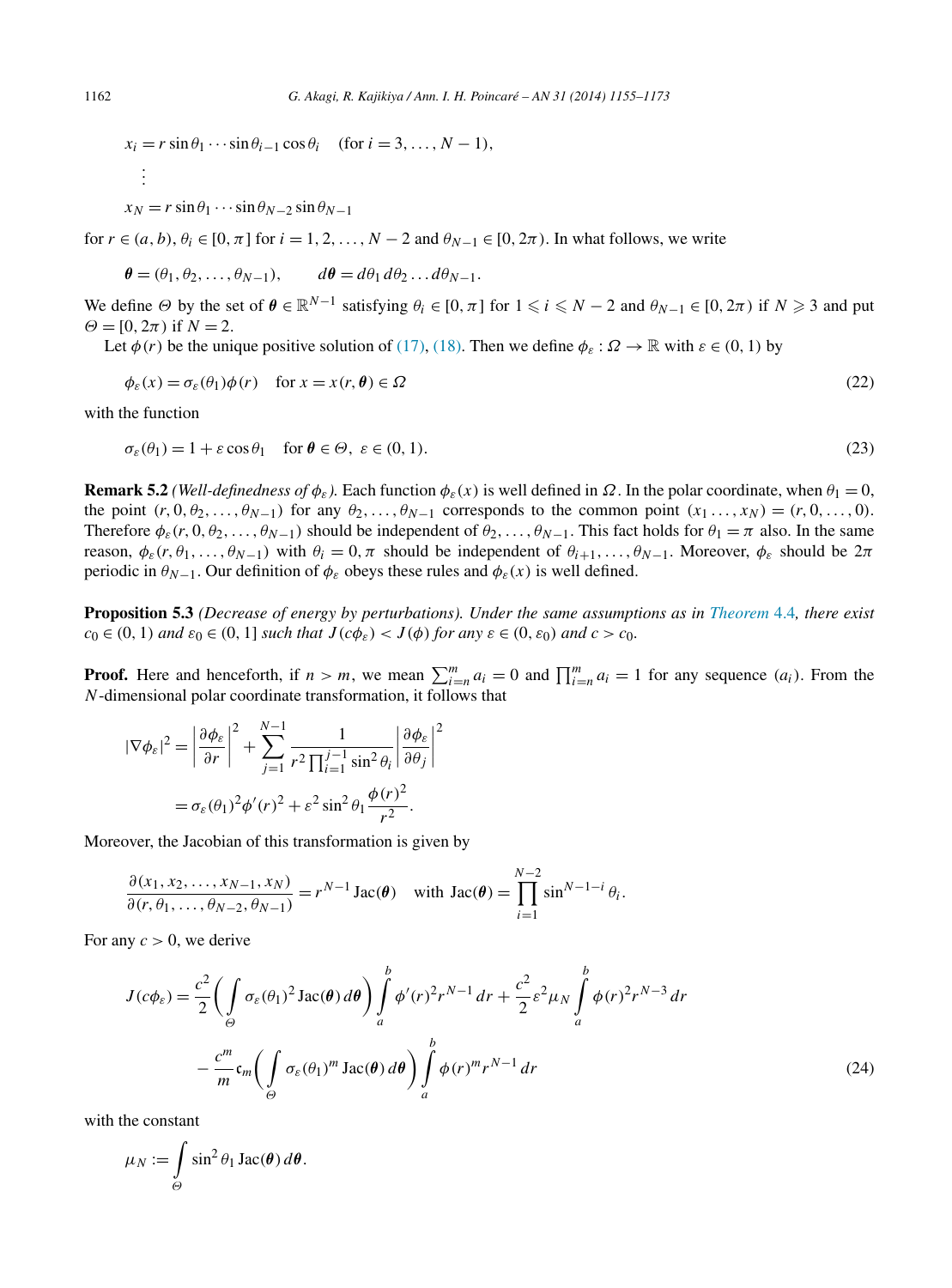<span id="page-8-0"></span>To compute  $\mu_N$ , we use the formula

$$
\int_{0}^{\pi} \sin^j t \, dt = \frac{\sqrt{\pi} \Gamma((j+1)/2)}{\Gamma((j+2)/2)},
$$

where  $\Gamma(\cdot)$  denotes the Gamma function. Since in the definition of  $\mu_N$  the intervals of integrations are  $[0, \pi]$  for  $\theta_i$ with  $i \leq N - 2$  and [0,  $2\pi$ ] for  $\theta_{N-1}$ , it holds that

$$
\mu_N = \frac{2\pi^{N/2} \Gamma((N+1)/2)}{\Gamma((N+2)/2) \Gamma((N-1)/2)} = \frac{2\pi^{N/2}}{\Gamma(N/2)} \cdot \frac{N-1}{N},
$$

where we have used the relation  $\Gamma(n + 1) = n\Gamma(n)$ .

For  $\phi$  (and any radial solutions), by [\(8\),](#page-2-0) we have

$$
\int_{a}^{b} \phi'(r)^{2} r^{N-1} dr = \mathfrak{c}_{m} \int_{a}^{b} \phi(r)^{m} r^{N-1} dr = \frac{2m}{m-2} \frac{J(\phi)}{\omega_{N}}.
$$
\n(25)

Here  $\omega_N$  denotes the surface area of the unit sphere of  $\mathbb{R}^N$ , i.e.,

$$
\omega_N := \int\limits_{\Theta} \text{Jac}(\boldsymbol{\theta}) \, d\boldsymbol{\theta} = \frac{2\pi^{N/2}}{\Gamma(N/2)}.
$$
\n(26)

Then we also have the relation,

$$
\mu_N = \frac{N-1}{N} \omega_N. \tag{27}
$$

Observe that  $(\pi/(b - a))^2$  is the first eigenvalue of the problem

 $-u'' = \lambda u$  in  $(a, b)$ ,  $u(a) = u(b) = 0$ .

Therefore it holds that

$$
(\pi/(b-a))^2 \int_a^b u(r)^2 dr \leq \int_a^b u'(r)^2 dr,
$$

for any  $u \in H_0^1(a, b)$ . Using this inequality, we have, for  $N \ge 3$ ,

$$
\int_{a}^{b} \phi(r)^{2} r^{N-3} dr \leqslant b^{N-3} ((b-a)/\pi)^{2} \int_{a}^{b} \phi'(r)^{2} dr
$$
\n
$$
\leqslant C_{a,b} \int_{a}^{b} \phi'(r)^{2} r^{N-1} dr,
$$
\n(28)

with the constant  $C_{a,b} > 0$  given by [\(19\).](#page-6-0) The inequality above is still valid for  $N = 2$ . Using (25) and (28), we derive from [\(24\)](#page-7-0) that

$$
J(c\phi_{\varepsilon}) \leq \left\{ \int_{\Theta} \left( \frac{c^2}{2} \sigma_{\varepsilon}(\theta_1)^2 - \frac{c^m}{m} \sigma_{\varepsilon}(\theta_1)^m \right) \text{Jac}(\theta) d\theta + \frac{c^2}{2} \varepsilon^2 \mu_N C_{a,b} \right\} \times \frac{2m}{m-2} \frac{J(\phi)}{\omega_N}.
$$
 (29)

We shall show that the right hand side of (29) is less than  $J(\phi)$  for sufficiently small  $\varepsilon > 0$  and c close to 1. For any  $s > -1$ , there exists a constant  $\delta \in (0, 1)$  by the Taylor theorem such that

$$
(1+s)^m = 1 + ms + \frac{m(m-1)}{2}(1+\delta s)^{m-2} s^2.
$$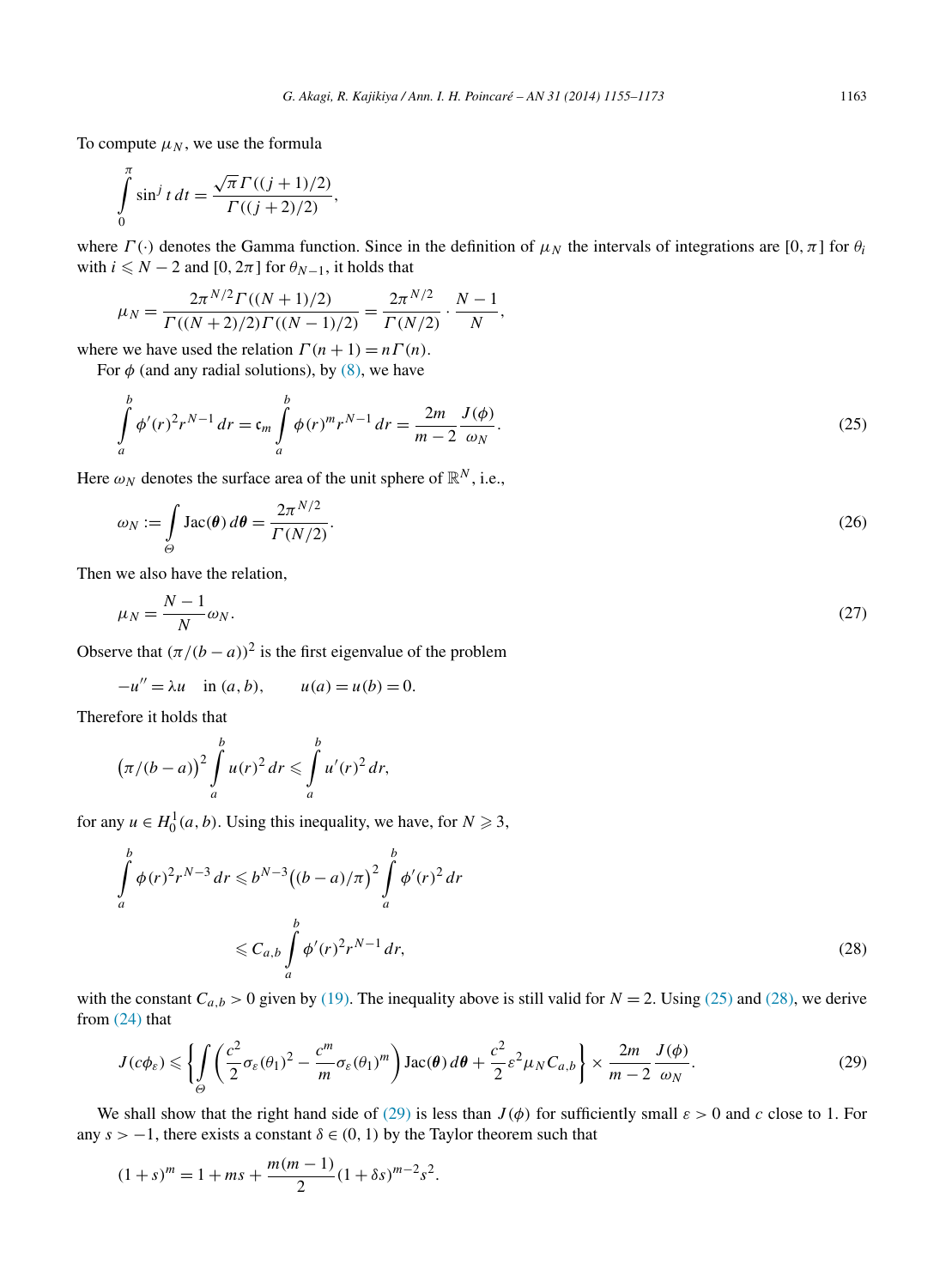Let  $\alpha > 0$  be slightly less than 1 and it will be determined later on. Then one can choose  $\varepsilon_0 = \varepsilon_0(\alpha) \in (0, 1)$  so small that  $(1 - \varepsilon_0)^{m-2} \ge \alpha$ . Hence it follows by  $\delta \in (0, 1)$  that

$$
(1+\delta s)^{m-2} \geqslant (1-\varepsilon_0)^{m-2} \geqslant \alpha \quad \text{if } |s| < \varepsilon_0. \tag{30}
$$

Putting  $s = \varepsilon \cos \theta_1$  for an arbitrary  $\varepsilon \in (0, \varepsilon_0)$ , we have

$$
(1 + \varepsilon \cos \theta_1)^m \ge 1 + m\varepsilon \cos \theta_1 + \frac{m(m-1)}{2} \alpha \varepsilon^2 \cos^2 \theta_1.
$$
 (31)

Then we find that

$$
\frac{c^2}{2}\sigma_{\varepsilon}(\theta_1)^2 - \frac{c^m}{m}\sigma_{\varepsilon}(\theta_1)^m \leq \frac{c^2}{2} - \frac{c^m}{m} + (c^2 - c^m)\varepsilon \cos \theta_1 + \left(\frac{c^2}{2} - \frac{m-1}{2}c^m\alpha\right)\varepsilon^2 \cos^2 \theta_1.
$$

Substitute the inequality above into [\(29\)](#page-8-0) and use the inequality  $c^2/2 - c^m/m \leqslant (m-2)/2m$  for all  $c \geqslant 0$ . Moreover, observe that the integral of  $\cos\theta_1 \text{Jac}(\theta)$  over  $\Theta$  vanishes, because  $\int_0^{\pi} \cos\theta_1 \sin^{N-2}\theta_1 d\theta_1 = 0$ . Then we derive

$$
J(c\phi_{\varepsilon}) \leqslant J(\phi) + \frac{mc^2 \varepsilon^2}{(m-2)\omega_N} \zeta(c)J(\phi).
$$
\n(32)

Here  $\zeta(c)$  is given by

$$
\zeta(c) := \left\{ 1 - (m-1)c^{m-2}\alpha \right\} \nu_N + \mu_N C_{a,b} \tag{33}
$$

with

$$
\nu_N := \int\limits_{\Theta} \cos^2 \theta_1 \operatorname{Jac}(\theta) \, d\theta = \omega_N - \mu_N = \frac{\omega_N}{N},\tag{34}
$$

where we have used  $(27)$ . From  $(27)$  again, we note

$$
\zeta(c) = \frac{\omega_N}{N} \{ (N-1)C_{a,b} + 1 - (m-1)c^{m-2}\alpha \}.
$$

Now, we choose *α*, *c*<sub>0</sub>, *ε*<sub>0</sub> in the following way. Assumption [\(19\)](#page-6-0) is rewritten as  $(N - 1)C_{a,b} < m - 2$ . First, we determine  $\alpha \in (0, 1)$  slightly less than 1 such that

$$
(N-1)C_{a,b} < (m-1)\alpha - 1.
$$

Next, we take  $\varepsilon_0 \in (0, 1]$  satisfying (30). Finally, we choose  $c_0 \in (0, 1)$  slightly less than 1 such that

$$
(N-1)C_{a,b} < (m-1)c_0^{m-2}\alpha - 1.
$$

Then  $\zeta(c) < 0$  for all  $c > c_0$ . Thus we conclude that  $J(c\phi_{\varepsilon}) < J(\phi)$  for all  $c > c_0$  and  $\varepsilon \in (0, \varepsilon_0)$ . This completes the proof.  $\square$ 

**Proof of Theorem 4.4.** Let  $\phi_{\varepsilon}$  be as in [\(22\).](#page-7-0) Then all the assumptions of [Lemma 5.1](#page-6-0) are satisfied. Hence the unique positive radial asymptotic profile  $\phi$  is not asymptotically stable.  $\Box$ 

**Remark 5.4** *(Stability analysis under nonnegativity).* The positive radial asymptotic profile *φ* remains to be not asymptotically stable, even though we further impose the nonnegativity of initial data,  $v(0) \geq 0$ , in [Definition 3.4](#page-4-0) (i.e., the definition of X is replaced by  $\{v_0 \in H_0^1(\Omega) \setminus \{0\}: v_0 \ge 0, t_*(v_0) = 1\}$ ). Indeed, the perturbed functions  $\phi_{\varepsilon}(x) = \sigma_{\varepsilon}(\theta_1)\phi(r)$  are positive in  $\Omega$  for all  $\varepsilon \in (0, 1)$ , and hence, so are initial data  $v_{0,\varepsilon}$  in the proof above. Moreover, the positivity will be also conserved by the fast diffusion flow.

**Proof of Corollary 4.6.** Let  $\phi_{\varepsilon}$  be as in [\(22\)](#page-7-0) and  $v_{\varepsilon}(s)$  be as in the proof of [Lemma 5.1.](#page-6-0) By (iii) of [Proposition 3.7,](#page-5-0) we choose a diverging sequence  $s_n \nearrow \infty$  such that  $v_{\varepsilon}(s_n)$  converges to a certain limit  $\psi$  in  $H_0^1(\Omega)$ . Then  $J(\psi) < J(\phi)$ and  $\psi$  is a positive solution of [\(6\),](#page-1-0) [\(7\).](#page-1-0) Since  $\phi$  takes the least energy among all radial nontrivial solutions, the limit  $\psi$ (and hence, every least energy solution) is not radially symmetric.  $\Box$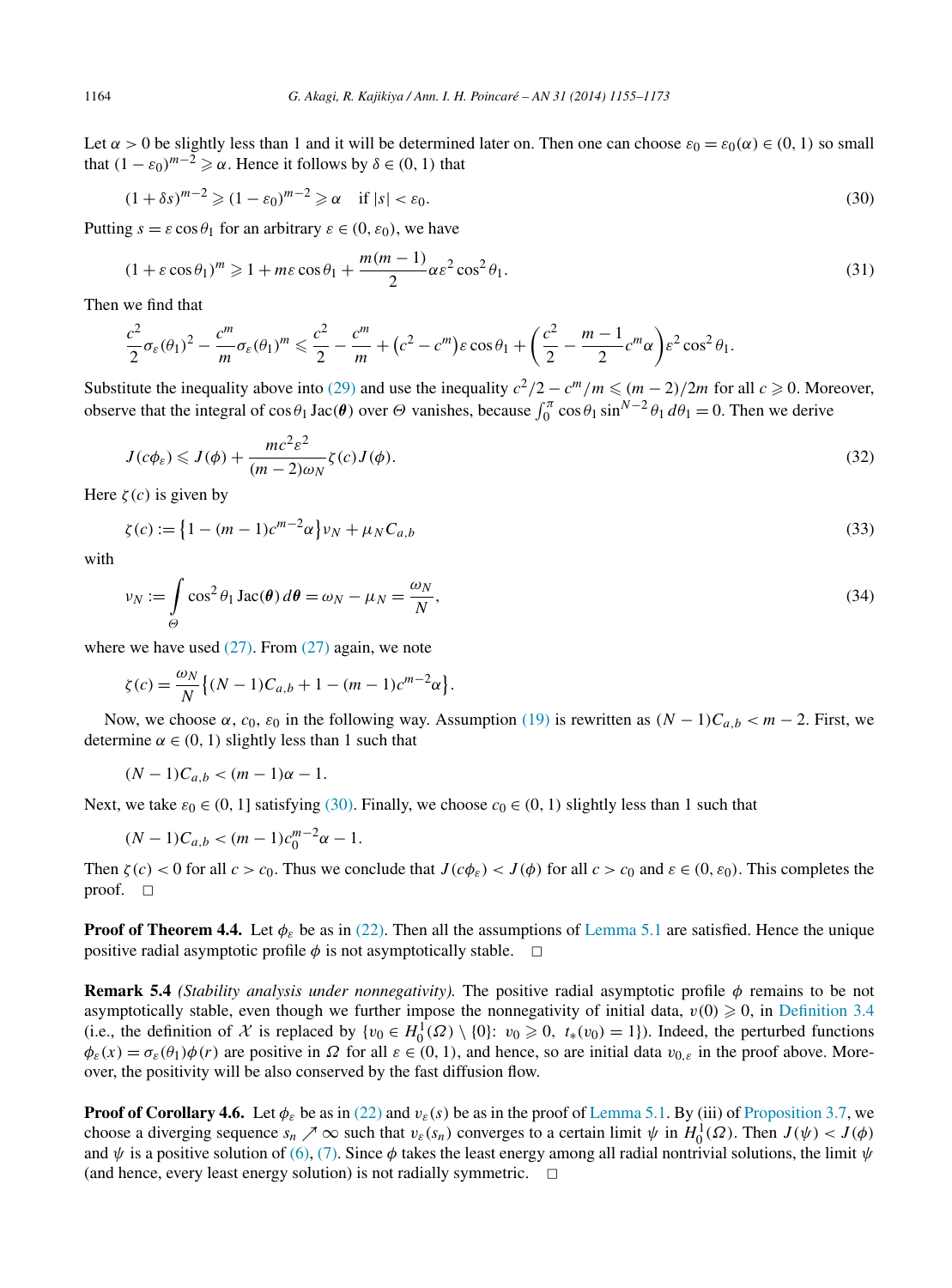#### <span id="page-10-0"></span>**6. Proof of [Theorem 4.7](#page-6-0)**

We have proved that the unique positive radial profile *φ* is not asymptotically stable. In this section, we further prove the instability of  $\phi$  for the two-dimensional case,  $N = 2$ . To this end, we shall verify that  $\phi$  is isolated from the other asymptotic profiles with a certain partial symmetry and employ the compactness and the symmetry-preservation of fast diffusion flow.

The polar coordinate is written as

$$
x_1 = r \cos \theta, \qquad x_2 = r \sin \theta.
$$

Here another type of perturbation with partial symmetry is applied to the radial profile  $\phi = \phi(r)$ . Define  $\phi_{k,\varepsilon} : \Omega \to \mathbb{R}$ for  $\varepsilon > 0$  and  $k \in \mathbb{N}$  by

$$
\phi_{k,\varepsilon}(x) = \sigma_{k,\varepsilon}(\theta)\phi(r) \quad \text{for } x = x(r,\theta) \in \Omega
$$
\n(35)

with

$$
\sigma_{k,\varepsilon}(\theta) = 1 + \varepsilon \cos k\theta \quad \text{for } \theta \in [0, 2\pi).
$$

Then the new functions  $\phi_{k,\varepsilon}$  have *k*-*fold symmetry*, i.e.,  $\phi_{k,\varepsilon}$  is invariant under the rotation  $\theta \mapsto \theta + 2\pi/k$ , since  $\sigma_{k,\varepsilon}(\theta + 2\pi/k) = \sigma_{k,\varepsilon}(\theta)$ . As in the proof of [Proposition 5.3,](#page-7-0) one can prove the following proposition by noting that the gradient and the Jacobian are computed as

$$
|\nabla \phi_{k,\varepsilon}|^2 = \left|\frac{\partial \phi_{k,\varepsilon}}{\partial r}\right|^2 + \frac{1}{r^2} \left|\frac{\partial \phi_{k,\varepsilon}}{\partial \theta}\right|^2, \qquad \frac{\partial (x_1, x_2)}{\partial (r, \theta)} = r.
$$

**Proposition 6.1** *(Decrease of energy by k-fold symmetric perturbations). Let*  $N = 2$ ,  $\Omega = A_2(a, b)$  *and let*  $k$  *be a positive integer. Assume that*

$$
k^2 \left(\frac{b-a}{\pi a}\right)^2 < m-2. \tag{36}
$$

Then there exist  $c_0 \in (0, 1)$  and  $\varepsilon_0 \in (0, 1]$  such that  $J(c\phi_{k,\varepsilon}) < J(\phi)$  for any  $\varepsilon \in (0, \varepsilon_0)$  and  $c > c_0$ .

In what follows, we work in function spaces with finite rotational symmetries. Let *G* be a subgroup of the orthogonal group  $O(2)$ . We call  $\Omega$  a *G invariant domain* if  $g(\Omega) = \Omega$  for  $g \in G$ , where  $g(\Omega)$  denotes the image of  $\Omega$  under the orthogonal transformation  $g \in G$ . A function  $u : \Omega \to \mathbb{R}$  is said to be *G invariant* if  $u(gx) = u(x)$  for all  $g \in G$ and  $x \in \Omega$ . Moreover, we define

 $H_0^1(\Omega, G) := \{ u \in H_0^1(\Omega) : u(gx) = u(x) \text{ for } g \in G \}.$ 

The following proposition holds for general *N*.

**Proposition 6.2** *(Symmetry-preservation of fast diffusion flow). Let G be a subgroup of O(N). Let v be the unique solution of* [\(12\)–\(14\)](#page-3-0) *with an initial data*  $v_0$ *. If*  $v_0$  *is G invariant, then so is*  $v(s) = v(\cdot, s)$  *for each*  $s > 0$ *.* 

**Proof.** Since  $-\Delta$  and the map  $u \mapsto |u|^{m-2}u$  are *G* equivariant, i.e., each  $g \in G$  and these operators are commutative, we find that  $g\nu(x, s) := \nu(g^{-1}x, s)$  also solves [\(12\),](#page-3-0) [\(13\)](#page-3-0) with  $\nu_0$  replaced by  $g\nu_0(x) := \nu_0(g^{-1}x)$ . Here we recall that  $v_0$  is *G* invariant and the solution of [\(12\)–\(14\)](#page-3-0) is unique. Hence *gv* coincides with *v* for any  $g \in G$ . Therefore  $v(s) = v(\cdot, s)$  is *G* invariant for all  $s > 0$ .  $\Box$ 

For a positive integer *k*, we set

$$
G_k := \{ g(2\pi j/k): j = 0, 1, 2, \dots, k - 1 \}
$$

with

$$
g(\theta) := \begin{pmatrix} \cos \theta & -\sin \theta \\ \sin \theta & \cos \theta \end{pmatrix}.
$$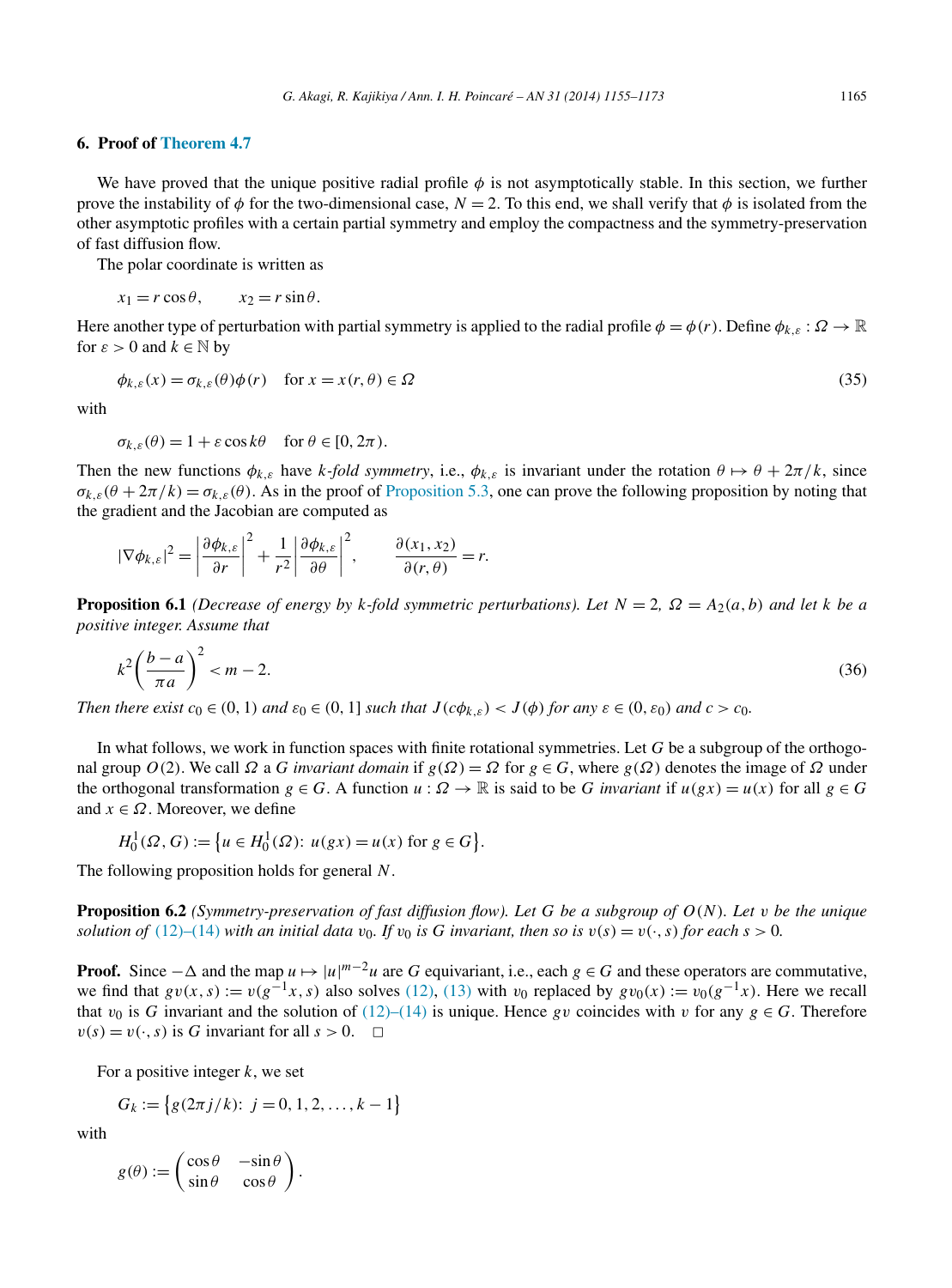Then we remark that  $\phi_{k,\varepsilon}$  given by [\(35\)](#page-10-0) is  $G_k$  invariant. Put

$$
\mathcal{S}(G_k) := \mathcal{S} \cap H_0^1(\Omega, G_k).
$$

Here we recall that S denotes the set of nontrivial solutions of  $(6)$ ,  $(7)$ . The set  $S(G_k)$  is not empty, because the positive radial solution *φ* belongs to it.

In what follows, *K* stands for the largest positive integer *k* satisfying [\(36\).](#page-10-0) Then we have the following alternative:

(A) For some  $k \in \{1, 2, ..., K\}$ ,  $\phi$  is isolated in  $H_0^1(\Omega)$  from the other solutions in  $\mathcal{S}(G_k)$ .

(B) For all  $k \in \{1, 2, ..., K\}$ ,  $\phi$  is an accumulation point of  $S(G_k)$  in  $H_0^1(\Omega)$ .

**Lemma 6.3** *(Case (A)). If (A) holds, then*  $\phi$  *is unstable.* 

**Proof.** By (A), there exists a constant  $\delta > 0$  such that

$$
\overline{B(\phi,\delta)} \cap \mathcal{S}(G_k) = \{\phi\},\tag{37}
$$

where  $B(\phi, \delta) := \{u \in H_0^1(\Omega) : ||u - \phi||_{1,2} < \delta\}$ . Let  $\phi_{k,\varepsilon}$  be as in [\(35\).](#page-10-0) Set  $v_{0,\varepsilon} := t_*(\phi_{k,\varepsilon})^{-1/(m-2)} \phi_{k,\varepsilon}$  and  $c_{\varepsilon} :=$  $t_*(\phi_{k,\varepsilon})^{-1/(m-2)}$ . Then  $v_{0,\varepsilon}$  belongs to  $H_0^1(\Omega, G_k) \cap \mathcal{X}$ . Since  $\phi_{k,\varepsilon} \to \phi$  strongly in  $H_0^1(\Omega)$  and  $c_{\varepsilon} \to 1$  as  $\varepsilon \to 0$ , *v*<sub>0</sub>, $\varepsilon$  converges to  $\phi$  strongly in  $H_0^1(\Omega)$ . Let  $c_0$  and  $\varepsilon_0$  be constants given by [Proposition 6.1](#page-10-0) and choose  $\varepsilon_1 \in (0, \varepsilon_0)$ such that  $c_{\varepsilon} > c_0$  for all  $\varepsilon \in (0, \varepsilon_1)$ . Then by [Proposition 6.1,](#page-10-0) one can assure that

 $J(v_{0,\varepsilon}) = J(c_{\varepsilon} \phi_{k,\varepsilon}) < J(\phi)$  for all  $\varepsilon \in (0,\varepsilon_1)$ .

Now, let  $\varepsilon \in (0, \varepsilon_1)$  be fixed and let  $v_{\varepsilon}$  be the unique solution of [\(12\)–\(14\)](#page-3-0) with the initial data  $v_{0,\varepsilon}$ . We claim that

$$
\|v_{\varepsilon}(s) - \phi\|_{1,2} \ge \delta \quad \text{for all } s > S \text{ with some } S > 0. \tag{38}
$$

Indeed, if this claim is false, then there exists a sequence  $s_n \to \infty$  such that  $v_{\varepsilon}(s_n) \in B(\phi, \delta)$ . By (iii) of [Proposi](#page-5-0)[tion 3.7,](#page-5-0) the solution  $v_{\varepsilon}(s_n)$  converges to a nontrivial stationary solution  $\psi_{\varepsilon}$  along a subsequence. Hence  $\psi_{\varepsilon} \in \overline{B(\phi, \delta)}$ . Moreover, since  $v_{0,\varepsilon}$  is  $G_k$  invariant, so is  $v_{\varepsilon}(s)$  by [Proposition 6.2.](#page-10-0) Thus we have  $\psi_{\varepsilon} \in \mathcal{S}(G_k)$ . Since  $J(v_{\varepsilon}(·))$  is nonincreasing, we have  $J(\psi_{\varepsilon}) \leq J(\psi_{0,\varepsilon}) < J(\phi)$ . Thus  $\psi_{\varepsilon} \neq \phi$ . Still, this contradicts (37). Consequently, (38) holds with the constant  $\delta$  independent of  $\varepsilon$ , and therefore,  $\phi$  is unstable.

In view of Lemma 6.3, to prove the instability of  $\phi$ , it is enough to remove the possibility of (B). To do so, we investigate the eigenvalue problem for the linearized operator  $-\Delta - \mathfrak{c}_m(m-1)\phi^{m-2}$ ,

$$
\begin{aligned} \{-\Delta - \mathfrak{c}_m(m-1)\phi^{m-2}\}u &= \lambda u \quad \text{in } \Omega, \\ u &= 0 \quad \text{on } \partial\Omega. \end{aligned} \tag{39}
$$

The two-dimensional Laplacian in polar coordinates is written as

$$
\Delta = \frac{\partial^2}{\partial r^2} + \frac{1}{r} \frac{\partial}{\partial r} + \frac{1}{r^2} \frac{\partial^2}{\partial \theta^2}.
$$

Here we look for eigenfunctions in the separable form  $u(x) = v(r)w(\theta)$ . Then (39) is converted into

$$
-\frac{w_{\theta\theta}}{w} = \frac{r^2}{v} \left\{ v_{rr} + \frac{1}{r} v_r + \mathfrak{c}_m (m-1) \phi^{m-2} v + \lambda v \right\}.
$$
\n(41)

Since *w* is  $2\pi$  periodic, we have a nonnegative integer *j* such that  $-w_{\theta\theta}/w = j^2$ . If  $j = 0$ , then *w* is constant; if  $j \geq 1$ , then *w* is a linear combination of cos  $j\theta$  and sin  $j\theta$ . Moreover, the radial part *v* solves

$$
\left\{-\Delta_r - \mathfrak{c}_m(m-1)\phi^{m-2} + \frac{j^2}{r^2}\right\} v = \lambda v \quad \text{in } (a, b),
$$
\n
$$
v(a) = v(b) = 0,
$$
\n(43)

<span id="page-11-0"></span>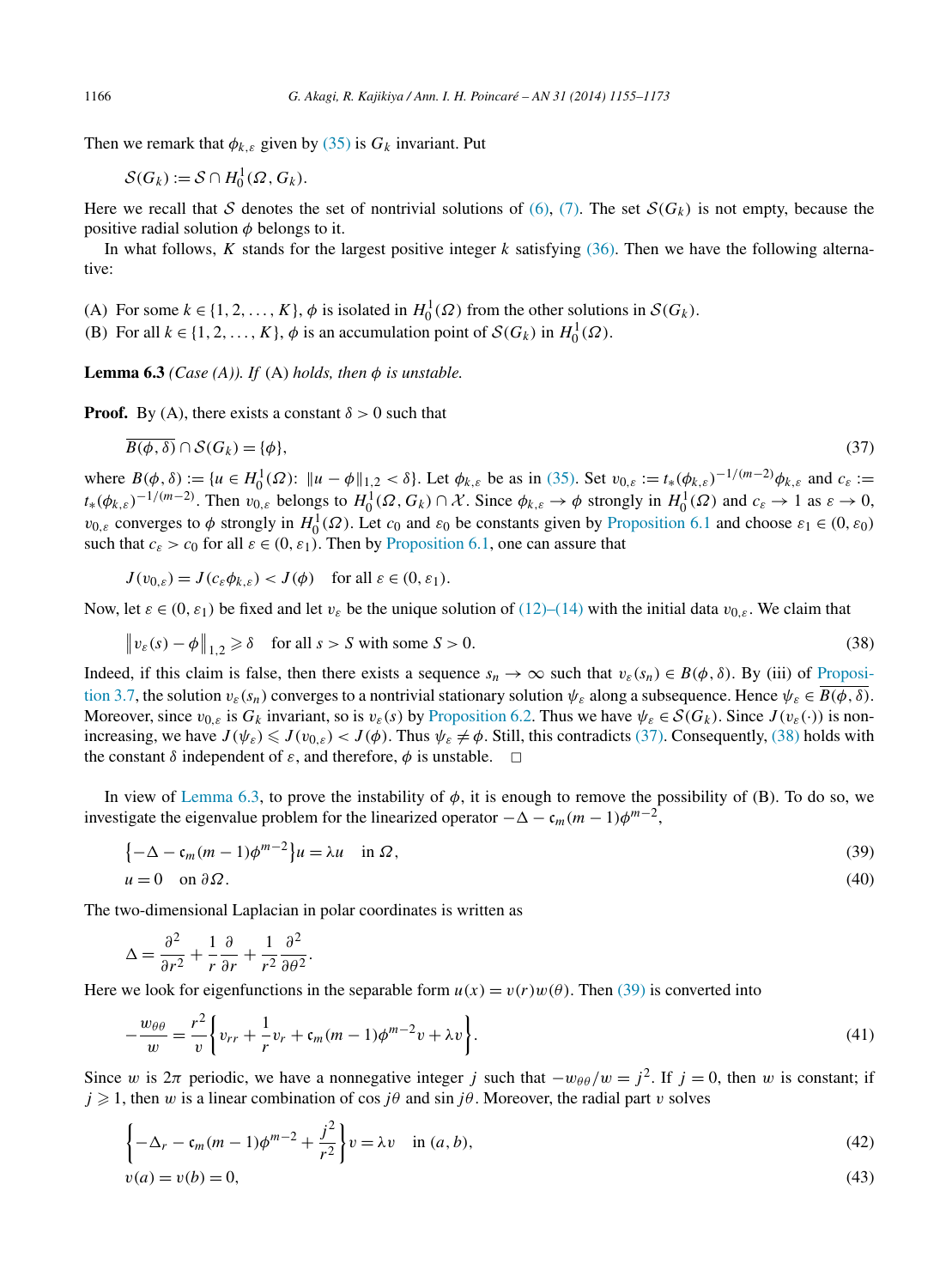<span id="page-12-0"></span>where  $\Delta_r$  is given by

$$
\Delta_r := \frac{d^2}{dr^2} + \frac{1}{r}\frac{d}{dr}.
$$

For each fixed  $j \ge 0$ , by the Sturm–Liouville theory, the problem above has eigenvalues  $\lambda_{1,j} < \lambda_{2,j} < \cdots$  and the corresponding (normalized) eigenfunctions  $v_{1,j}$ ,  $v_{2,j}$ , ..., which forms a complete orthonormal system in  $L^2_r(\Omega)$ . Here  $L_r^2(\Omega)$  denotes the set of all radial functions in  $L^2(\Omega)$  (see Notation of Section [1\)](#page-0-0). Therefore  $\lambda_{i,j}$  ( $i \geq 1, j \geq 0$ ) cover all the eigenvalues of [\(39\),](#page-11-0) [\(40\),](#page-11-0) and moreover, the system

$$
\left\{\frac{1}{\sqrt{2\pi}}v_{i,0}(r)\right\}, \quad \left\{\frac{1}{\sqrt{\pi}}v_{i,j}(r)\cos j\theta\right\}, \quad \left\{\frac{1}{\sqrt{\pi}}v_{i,j}(r)\sin j\theta\right\}
$$

(for *i*, *j* = 1, 2, 3, ...) is a complete orthonormal system in  $L^2(\Omega)$ .

**Lemma 6.4** *(Case (B)). Assume that* (B) *holds. Then there exists a common multiple j of all natural numbers up to K* (*i.e.*,  $\{k \in \mathbb{N} : k \leqslant K\}$ ) such that the eigenvalue problem [\(42\)](#page-11-0), [\(43\)](#page-11-0) with *j* has a zero eigenvalue  $\lambda = 0$ .

To prove the lemma above, we check the signs of the first and second eigenvalues  $\mu_1$ ,  $\mu_2$  for the linearized problem in the radial form,

$$
\left\{-\Delta_r - \mathfrak{c}_m(m-1)\phi^{m-2}\right\}\mathfrak{u} = \mu\mathfrak{u} \quad \text{in } (a,b),\tag{44}
$$

$$
u(a) = u(b) = 0.\tag{45}
$$

**Lemma 6.5** *(Signs of eigenvalues). It holds that*  $\mu_1 < 0 < \mu_2$ .

This lemma will be proved after proving [Theorem](#page-6-0) 4.7. Let us give a proof of Lemma 6.4.

**Proof of Lemma 6.4.** Let  $1 \le k \le K$  be fixed. By (B), there exists a sequence  $(\phi_n)$  in  $S(G_k) \setminus \{\phi\}$  converging to  $\phi$ strongly in  $H_0^1(\Omega)$ . Then  $(\phi_n)$  converges also in  $C^1(\overline{\Omega})$  by the elliptic regularity theorem. We put  $u_n := (\phi_n - \phi)$ /  $\|\phi_n - \phi\|_{\infty}$  and  $f(t) = \frac{c_m}{t^m}$  *t*. Then  $u_n$  solves

$$
-\Delta u_n = \frac{f(\phi_n) - f(\phi)}{\phi_n - \phi} u_n \quad \text{in } \Omega, \qquad u_n = 0 \quad \text{on } \partial \Omega.
$$

Since the right hand side is bounded in  $L^{\infty}(\Omega)$ , the elliptic regularity theorem guarantees that  $u_n$  is bounded in  $W^{2,p}(\Omega)$  for all  $1 \leq p < \infty$ . By the compact imbedding  $W^{2,p}(\Omega) \hookrightarrow C^1(\overline{\Omega})$  for large *p*, a subsequence of  $(u_n)$ converges in  $C^1(\overline{\Omega})$  to a limit  $u_{\infty}$ , which solves

$$
\{-\Delta - \mathfrak{c}_m(m-1)\phi^{m-2}\}u_{\infty} = 0 \quad \text{in } \Omega, \qquad u_{\infty} = 0 \quad \text{on } \partial\Omega.
$$

Moreover,  $||u_\infty||_\infty = 1$  because  $||u_n||_\infty = 1$ . Since  $u_n$  is  $G_k$  invariant,  $u_\infty$  belongs to  $H_0^1(\Omega; G_k)$  (this fact will be used later). Thus [\(39\),](#page-11-0) [\(40\)](#page-11-0) has a zero eigenvalue, i.e.,  $\lambda_{i,j} = 0$  with some *i*, *j*, and then, we denote by  $v_{i,j}(r)$  the eigenfunction of [\(42\),](#page-11-0) [\(43\)](#page-11-0) corresponding to  $\lambda_{i,j} = 0$ . Then it holds that  $j \ge 1$ . Indeed, if  $j = 0$ , then [\(42\)](#page-11-0) with  $j = 0$ coincides with (44) and therefore  $\lambda_{i,j} = 0$  becomes an eigenvalue of (44), (45). This contradicts Lemma 6.5. Thus  $j \geqslant 1$ .

For  $V \in C[a, b]$ , we denote by  $\mu_k(-\Delta_r + V)$  the *k*-th eigenvalue of

$$
\{-\Delta_r + V(r)\}u = \mu u
$$
 in  $(a, b)$ ,  $u(a) = u(b) = 0$ .

Since  $j \geq 1$ , we use Lemma 6.5 again to get

$$
\mu_2\big(-\Delta_r-\mathfrak{c}_m(m-1)\phi^{m-2}+j^2/r^2\big)>\mu_2\big(-\Delta_r-\mathfrak{c}_m(m-1)\phi^{m-2}\big)>0.
$$

Thus we conclude that

$$
\mu_1(-\Delta_r - \mathfrak{c}_m(m-1)\phi^{m-2} + j^2/r^2) = \lambda_{i,j} = 0,
$$
\n(46)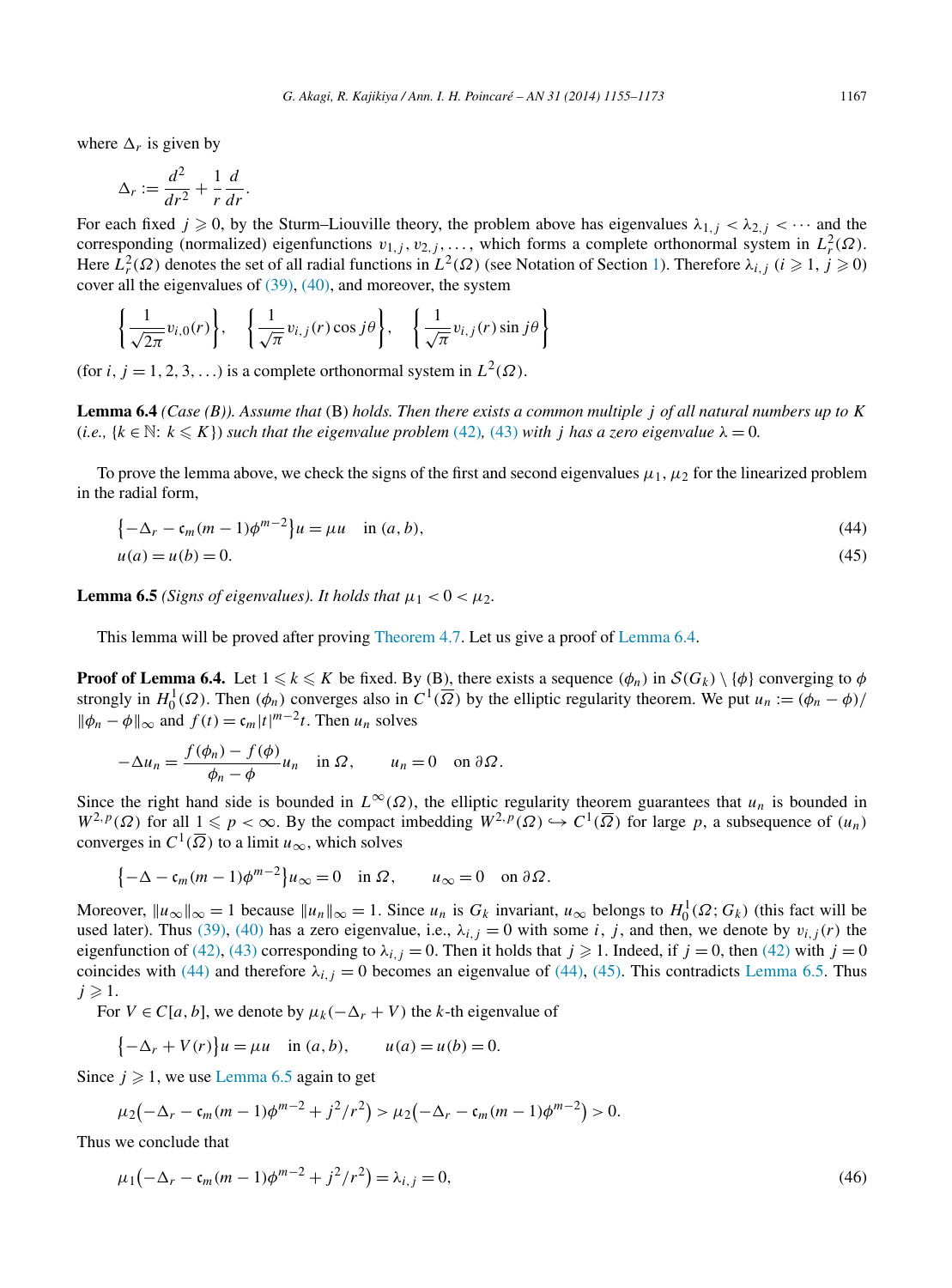<span id="page-13-0"></span>which implies that  $i = 1$  (i.e.,  $\lambda_{1,j} = 0$ ). Moreover, one can uniquely determine *j* satisfying  $\lambda_{1,j} = 0$  by the strict monotonicity of the eigenvalues in the following sense: if  $j < l$ , then

$$
\mu_1(-\Delta_r-\mathfrak{c}_m(m-1)\phi^{m-2}+j^2/r^2)<\mu_1(-\Delta_r-\mathfrak{c}_m(m-1)\phi^{m-2}+l^2/r^2).
$$

Since the limit  $u_{\infty}$  of  $(u_n)$  is an eigenfunction corresponding to  $\lambda_{1,j}$ , it is represented as

$$
u_{\infty}(x) = v_{1,j}(r)(\alpha \cos j\theta + \beta \sin j\theta) \text{ for } x = x(r, \theta)
$$

with some  $(\alpha, \beta) \neq (0, 0)$ . Since  $u_{\infty}$  is  $G_k$  invariant, it is  $2\pi/k$  periodic in  $\theta$ , and hence,  $j/k$  must be an integer (i.e., *j* is a multiple of *k*).

Repeating the argument above again with *k* replaced by another  $1 \leq k' \leq K$ , we get some  $j' \geq 1$  such that  $\lambda_{1,j'} = 0$ and  $j'/k'$  is an integer. Then it holds that  $j = j'$  because  $\lambda_{1,j} = \lambda_{1,j'} = 0$ . Thus *j* is independent of the choice of *k*, and therefore, it is a common multiple of all natural numbers up to  $\ddot{K}$ . It completes the proof.  $\Box$ 

We further need a couple of lemmas. The first one is related to the prime number theorem. We refer the reader to a book of Hardy and Wright [\[15, Theorem 414\]](#page-18-0) for its proof.

**Lemma 6.6** *(Estimates for LCMs). Let U(n) be the least common multiple of all natural numbers up to n. Then there exist constants A,B >* 0 *such that*

$$
e^{An} \leq U(n) \leq e^{Bn} \quad \text{for all } n \in \mathbb{N}, n \geq 2.
$$

The next lemma provides an  $L^\infty$ -estimate for the positive radial solution  $\phi$  of [\(6\),](#page-1-0) [\(7\),](#page-1-0) which will be proved later on.

**Lemma 6.7** *(Uniform bound for the positive radial solution). It holds that*

$$
\|\phi\|_{\infty}^{m-2} \leqslant \mathfrak{c}_m^{-1} \pi^{2(m-1)} (b/a)^{m-1} (b-a)^{-2}.
$$

We are now in a position to complete the proof of [Theorem 4.7](#page-6-0) by proving that (B) is impossible if  $(b - a)/a$  is small enough.

**Proof of Theorem 4.7.** Let  $(b - a)/a > 0$  be small enough. Recall that *K* is the largest integer *k* satisfying [\(36\).](#page-10-0) Hence *K* is also large enough. Now, we suppose on the contrary that  $(B)$  holds. Let *j* be the integer determined by [Lemma 6.4.](#page-12-0) Then *j* is a common multiple of all natural numbers up to *K*, and hence  $j \ge U(K)$ . Therefore we have  $j \geq e^{AK}$  by Lemma 6.6.

We next claim that the potential  $-c_m(m-1)\phi^{m-2} + j^2/r^2$  is positive when the ratio  $(b-a)/a$  is small enough. Indeed, since  $K$  is the largest integer satisfying  $(36)$ , we have

$$
(K+1)^2\left(\frac{b-a}{\pi a}\right)^2 \ge m-2,
$$

which is written as

$$
a^2(b-a)^{-2} \leq \pi^{-2}(m-2)^{-1}(K+1)^2.
$$

Since  $(b - a)/a > 0$  is small enough, it holds that  $a < b < 2a$ . By the inequality above together with Lemma 6.7, we have

$$
0 \leqslant c_m(m-1)\phi^{m-2} \leqslant (m-1)\pi^{2(m-1)}(b/a)^{m-1}(b-a)^{-2} \leqslant Cb^{-2}(K+1)^2
$$

with the constant  $C := 2^{m+1}(m-1)(m-2)^{-1}\pi^{2(m-2)} > 0$ . Thus we find, for all  $r \in (a, b)$ ,

$$
-\mathfrak{c}_m(m-1)\phi^{m-2} + \frac{j^2}{r^2} \geq b^{-2} \left\{-C(K+1)^2 + e^{2AK}\right\} > 0,
$$

provided that  $K$  is large enough. Then by  $(46)$ , we obtain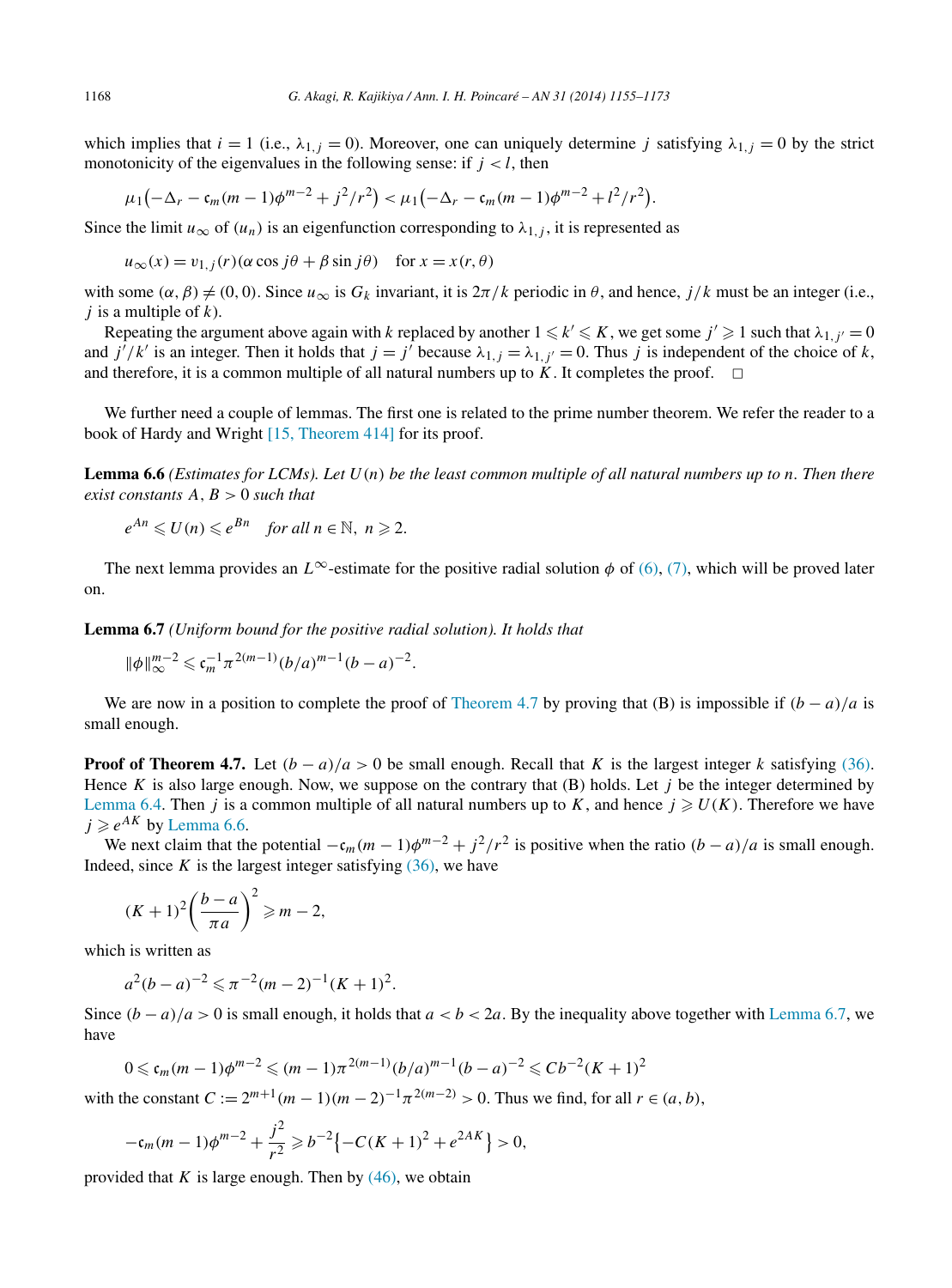<span id="page-14-0"></span>
$$
0 < \mu_1(-\Delta_r) < \mu_1(-\Delta_r - \mathfrak{c}_m(m-1)\phi^{m-2} + j^2/r^2) = 0,
$$

which is a contradiction. Therefore (B) never holds. Consequently, by [Lemma 6.3,](#page-11-0) we have proved [Theorem 4.7.](#page-6-0)  $\Box$ 

We finally prove Lemmas [6.5 and 6.7.](#page-12-0) For an independent interest, we prove these lemmas for general dimension *N*. Instead of [Lemma 6.7,](#page-13-0) we prove the next lemma.

**Lemma 6.8** *(Uniform bound for the positive radial solution). Let φ be the unique positive radial solution of* [\(6\)](#page-1-0)*,* [\(7\)](#page-1-0) *for the N-dimensional annulus. Then it holds that*

$$
\|\phi\|_{\infty}^{m-2} \leqslant \mathfrak{c}_m^{-1} \pi^{2(m-1)} (b/a)^{(m-1)(N-1)} (b-a)^{-2}.
$$

**Proof.** We start with estimating the  $L^m$ -norm of  $\phi$ . For a radial function  $u = u(|x|)$ , the Rayleigh quotient  $R(u)$  is reduced to

$$
R(u) = \omega_N^{(m-2)/m} \int_a^b |u'|^2 r^{N-1} dr \left( \int_a^b |u|^m r^{N-1} dr \right)^{-2/m}.
$$

As in [Proposition 2.1](#page-2-0) with [\(10\),](#page-2-0) the unique positive radial solution  $\phi$  minimizes  $R(\cdot)$  over  $H^1_{0,r}(\Omega)$  (see Notation in Section [1\)](#page-0-0). Hence we have

$$
R(\phi) \leq R(u) \quad \text{for all } u \in H^1_{0,r}(\Omega) \setminus \{0\}.
$$

Even if *R* is replaced by  $\omega_N^{-(m-2)/m}R$ , the relation above remains valid. Hence hereafter we define *R(u)* by

$$
R(u) := \int_{a}^{b} |u'|^{2} r^{N-1} dr \left( \int_{a}^{b} |u|^{m} r^{N-1} dr \right)^{-2/m}.
$$
 (47)

Choose  $u(r) = \sin(\pi (r - a)/(b - a))$  and compute  $R(u)$ . Then an easy calculation shows

$$
\int_{a}^{b} |u'|^{2} r^{N-1} dr \leqslant b^{N-1} \int_{a}^{b} |u'|^{2} dr = \frac{\pi^{2} b^{N-1}}{2(b-a)}.
$$
\n(48)

By the Hölder inequality, we have

$$
\frac{b-a}{2} = \int_{a}^{b} u^2 dr \leqslant \left(\int_{a}^{b} |u|^m dr\right)^{2/m} (b-a)^{(m-2)/m},
$$

which implies

$$
\int_{a}^{b} |u|^{m} r^{N-1} dr \geq a^{N-1} \int_{a}^{b} |u|^{m} dr \geq 2^{-m/2} a^{N-1} (b-a).
$$

*.*

By these inequalities, we obtain

$$
R(u) \leq \pi^2 a^{-2(N-1)/m} b^{N-1} (b-a)^{-(m+2)/m}.
$$

Since  $R(\phi) \le R(u)$ , it follows that

$$
R(\phi) \leq \pi^2 a^{-2(N-1)/m} b^{N-1} (b-a)^{-(m+2)/m}.
$$

By  $(25)$ , we have

$$
R(\phi) = \mathfrak{c}_m \left( \int_a^b \phi^m r^{N-1} dr \right)^{(m-2)/m}
$$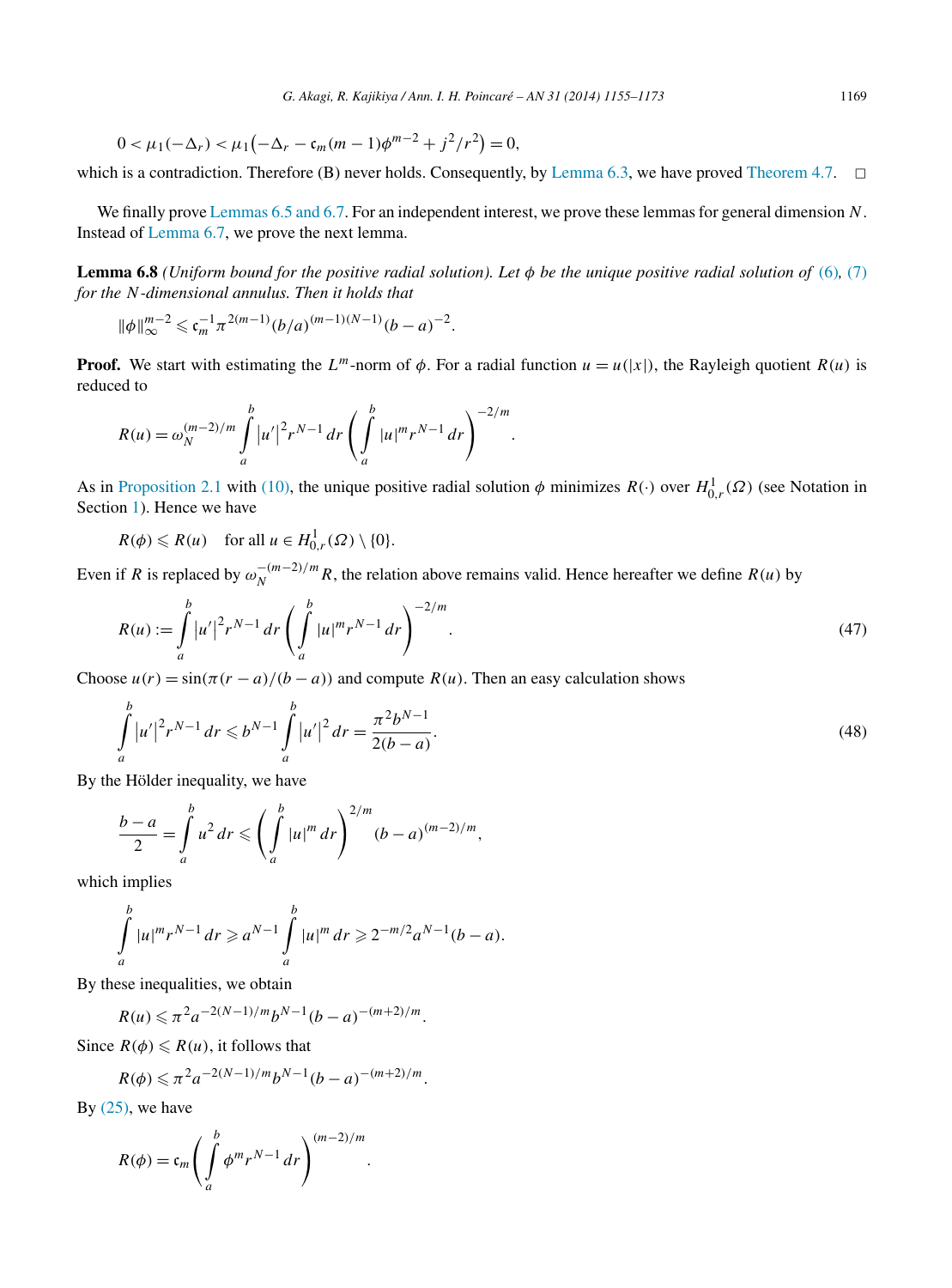<span id="page-15-0"></span>Combining the two relations above, we find

$$
\int_{a}^{b} \phi^{m} r^{N-1} \, dr \leqslant \mathfrak{c}_{m}^{-m/(m-2)} \pi^{2m/(m-2)} a^{-2(N-1)/(m-2)} b^{m(N-1)/(m-2)} (b-a)^{-(m+2)/(m-2)}.
$$
\n<sup>(49)</sup>

Now, if  $\phi'(r) = 0$ , then  $\phi''(r) < 0$  by Eq. [\(17\).](#page-5-0) Hence the critical point of  $\phi$  is unique in  $(a, b)$ , and we denote it by *c*. Then  $\phi' > 0$  in  $(a, c)$  and  $\phi' < 0$  in  $(c, b)$ . Multiplying [\(17\)](#page-5-0) by  $r^{N-1}$  and integrating it over  $(c, r)$ , we get

$$
r^{N-1}\phi'(r) = -\mathfrak{c}_m \int\limits_c^r \phi(\rho)^{m-1} \rho^{N-1} d\rho \quad \text{for all } r \in (c, b),
$$

which shows

$$
0 > \phi'(r) \geqslant -\mathfrak{c}_m \int\limits_c^r \phi(\rho)^{m-1} d\rho \quad \text{for all } r \in (c, b). \tag{50}
$$

On the other hand, using the Hölder inequality and (49), we estimate the right hand side as

$$
\int_{c}^{r} \phi(\rho)^{m-1} d\rho \leq \left( \int_{c}^{r} \phi(\rho)^{m} \rho^{N-1} d\rho \right)^{(m-1)/m} \left( \int_{c}^{r} \rho^{-(m-1)(N-1)} d\rho \right)^{1/m}
$$
  

$$
\leq c_{m}^{-(m-1)/(m-2)} \pi^{2(m-1)/(m-2)} (b/a)^{(m-1)(N-1)/(m-2)} (b-a)^{-m/(m-2)}.
$$

Here we have used the fact that  $\rho^{-(m-1)(N-1)} \le a^{-(m-1)(N-1)}$ . Combine the estimate above with (50), integrate it over  $(c, b)$  and note that  $\phi(c) = ||\phi||_{\infty}$  and  $\phi(b) = 0$ . Then we get

$$
\|\phi\|_{\infty} = \phi(c) \leq c_m^{-1/(m-2)} \pi^{2(m-1)/(m-2)} (b/a)^{(m-1)(N-1)/(m-2)} (b-a)^{-2/(m-2)},
$$

which completes the proof.  $\Box$ 

It remains only to prove [Lemma](#page-12-0) 6.5. If  $\Omega$  is a bounded convex domain in  $\mathbb{R}^2$ , [Lemma 6.5](#page-12-0) has been proved by Lin [\[18\].](#page-18-0) However, in our case,  $\Omega = A_2(a, b)$  is not convex. Using a similar idea to that in [\[18\],](#page-18-0) we prove the next lemma.

**Lemma 6.9** *(Negativity and nonnegativity of eigenvalues). Let*  $\mu_1$  *and*  $\mu_2$  *be the first and second eigenvalues of* [\(44\)](#page-12-0)*,* [\(45\)](#page-12-0) *with*

$$
\Delta_r = \frac{d^2}{dr^2} + \frac{N-1}{r} \frac{d}{dr}
$$

*for the N-dimensional case. Then it holds that*

$$
\mu_1<0\leqslant \mu_2.
$$

**Proof.** We define the Rayleigh quotient  $L(u)$  associated with  $(44)$  by

$$
L(u) := \int_{a}^{b} \{ |u'|^{2} - \mathfrak{c}_{m}(m-1)\phi^{m-2}u^{2} \} r^{N-1} dr \left( \int_{a}^{b} u^{2} r^{N-1} dr \right)^{-1}.
$$
 (51)

Then the first eigenvalue  $\mu_1$  is negative, because we note by [\(25\)](#page-8-0) that

 $\mu_1 = \inf \{ L(u) : u \in H^1_{0,r}(\Omega) \setminus \{0\} \} \le L(\phi) < 0.$ 

Let us show that  $\mu_2 \ge 0$ . Recall that  $\phi$  is a global minimizer of the Rayleigh quotient  $R(u)$  defined by [\(47\)](#page-14-0) over  $H^1_{0,r}(\Omega) \setminus \{0\}$ . For  $u \in H^1_{0,r}(\Omega) \setminus \{0\}$ , we define

$$
f(t) := R(\phi + tu) = \int_{a}^{b} |\phi' + tu'|^{2} r^{N-1} dr \left( \int_{a}^{b} |\phi + tu|^{m} r^{N-1} dr \right)^{-2/m}.
$$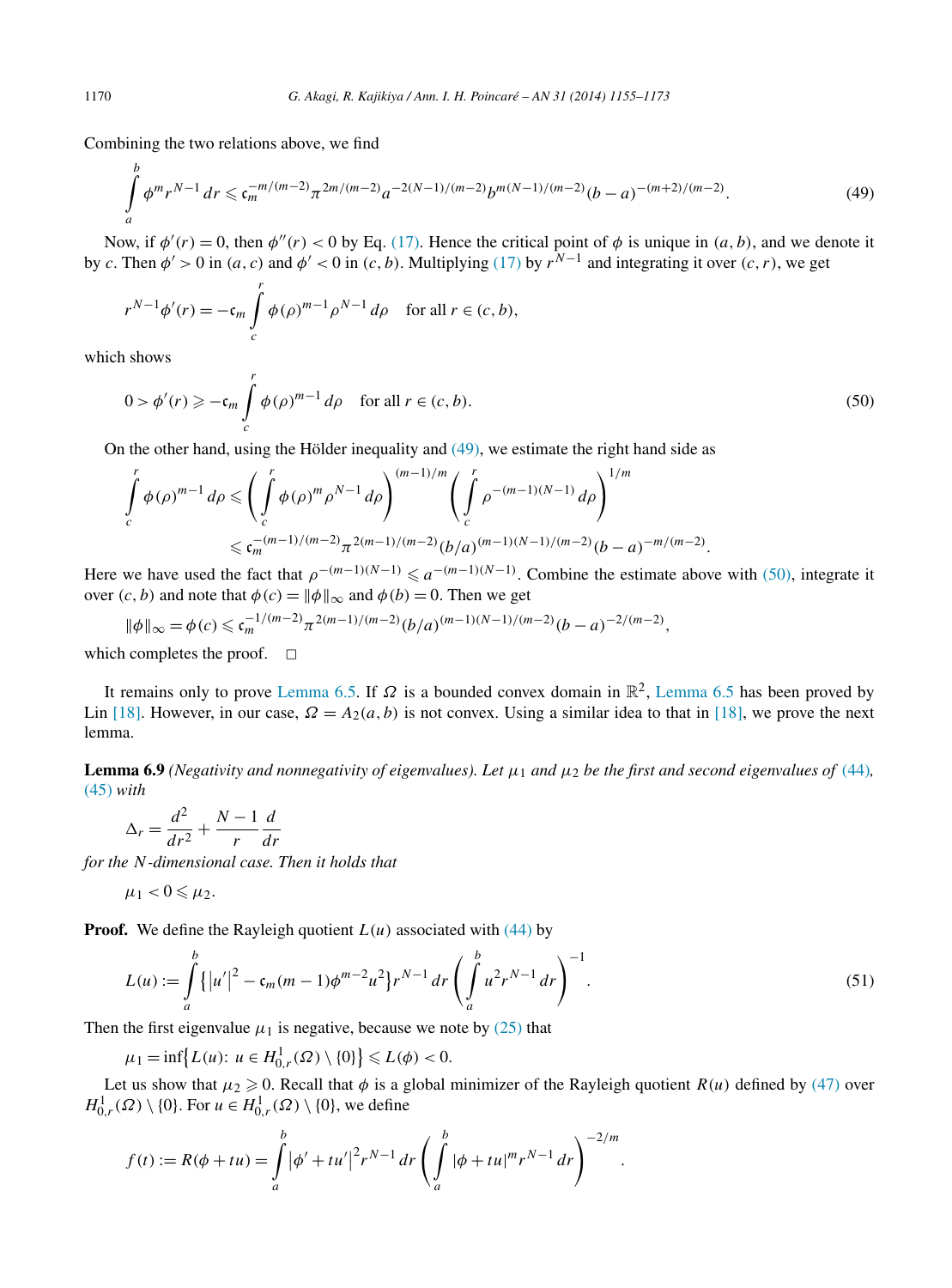Since  $f(t)$  attains its minimum at  $t = 0$ , it follows that  $f'(0) = 0$  and  $f''(0) \ge 0$ . Putting

$$
g(t) = \int_{a}^{b} |\phi' + tu'|^{2} r^{N-1} dr, \qquad h(t) = \int_{a}^{b} |\phi + tu|^{m} r^{N-1} dr,
$$

we have

$$
f'(t) = g'h^{-2/m} - \frac{2}{m}gh^{-(m+2)/m}h',
$$
  

$$
f''(t) = g''h^{-2/m} - \frac{4}{m}g'h^{-(m+2)/m}h' + \frac{2(m+2)}{m^2}gh^{-2(m+1)/m}(h')^2 - \frac{2}{m}gh^{-(m+2)/m}h''.
$$

Moreover, a direct calculation shows that

$$
g(0) = \int_{a}^{b} |\phi'|^{2} r^{N-1} dr, \qquad g'(0) = 2 \int_{a}^{b} \phi' u' r^{N-1} dr,
$$
  
\n
$$
g''(0) = 2 \int_{a}^{b} |u'|^{2} r^{N-1} dr, \qquad h(0) = \int_{a}^{b} \phi^{m} r^{N-1} dr,
$$
  
\n
$$
h'(0) = m \int_{a}^{b} \phi^{m-1} u r^{N-1} dr, \qquad h''(0) = m(m-1) \int_{a}^{b} \phi^{m-2} u^{2} r^{N-1} dr.
$$

By [\(25\),](#page-8-0) we have  $g(0) = \frac{\mathfrak{c}_m h(0)}{\mathfrak{c}_m h(0)}$ . Since  $f'(0) = 0$ , we get  $g'(0) = \frac{2}{m}\mathfrak{c}_m h'(0)$ . Using these relations, we have

$$
f''(0) = 2 \int_{a}^{b} |u'|^{2} r^{N-1} dr \left( \int_{a}^{b} \phi^{m} r^{N-1} dr \right)^{-2/m}
$$
  
+ 2(m - 2)  $\mathfrak{c}_{m} \left( \int_{a}^{b} \phi^{m-1} u r^{N-1} dr \right)^{2} \left( \int_{a}^{b} \phi^{m} r^{N-1} dr \right)^{-(m+2)/m}$   
- 2(m - 1)  $\mathfrak{c}_{m} \left( \int_{a}^{b} \phi^{m-2} u^{2} r^{N-1} dr \right) \left( \int_{a}^{b} \phi^{m} r^{N-1} dr \right)^{-2/m}.$ 

If *u* is orthogonal to  $\phi^{m-1}$  in  $L^2(\Omega)$ , i.e.,

$$
\int_{a}^{b} \phi^{m-1} u r^{N-1} dr = 0,
$$

then we recall  $f''(0) \ge 0$  to get

$$
\int_{a}^{b} |u'|^{2} r^{N-1} dr - c_{m}(m-1) \int_{a}^{b} \phi^{m-2} u^{2} r^{N-1} dr \geq 0,
$$

which implies that  $L(u) \geq 0$  if  $u \perp \phi^{m-1}$ . Applying the minimax principle of the second eigenvalue  $\mu_2$ , we have

$$
\mu_2 \geq \inf \{ L(u): u \in H^1_{0,r}(\Omega), u \perp \phi^{m-1} \} \geq 0.
$$

This is our desired conclusion.  $\Box$ 

**[Lemma](#page-15-0) 6.10** *(Positivity of the second eigenvalue). Under the same setting as in Lemma* 6.9*, it follows that*  $\mu_2 > 0$ *. Hence*  $\mu_1 < 0 < \mu_2$ *.*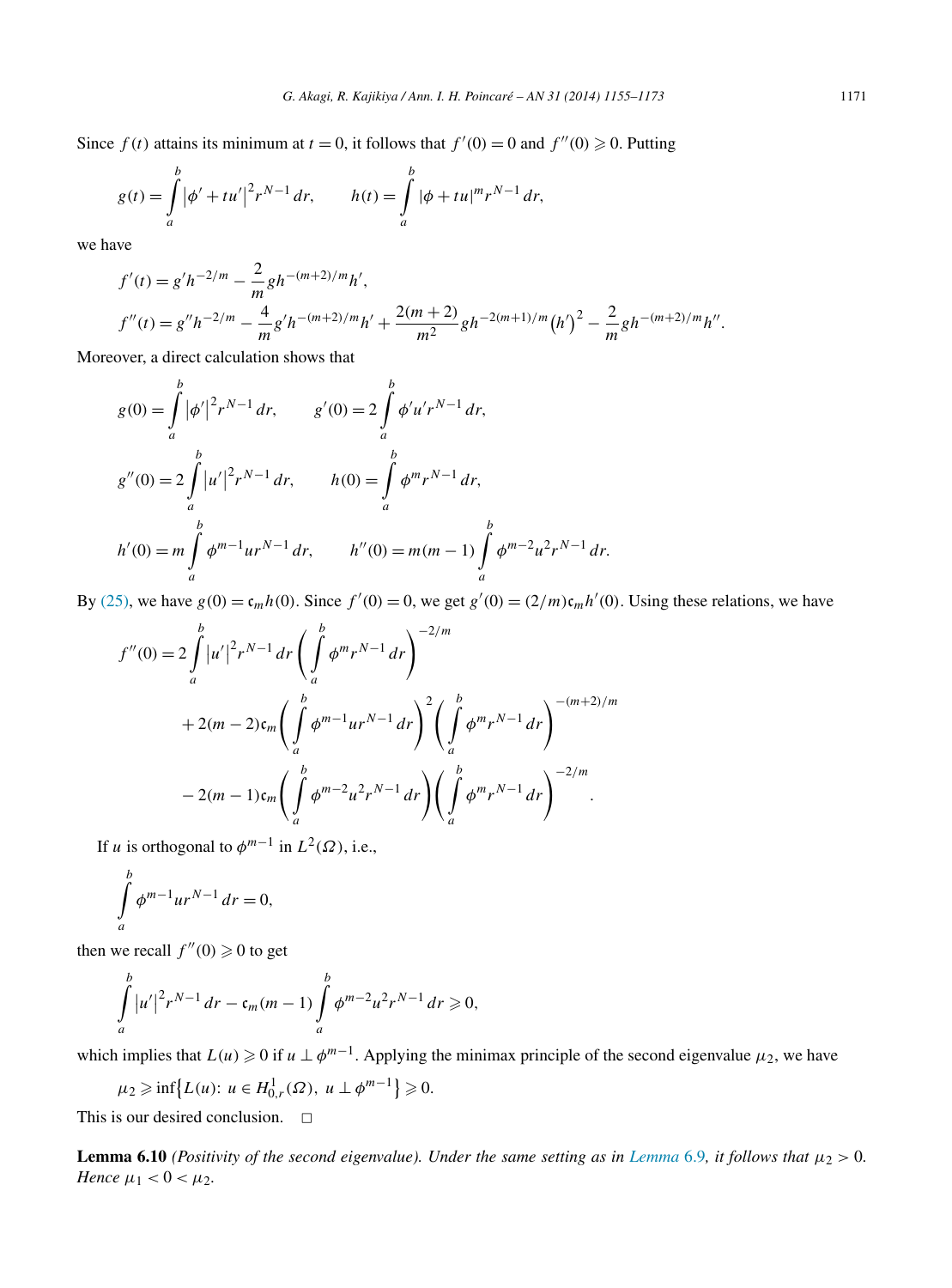**Proof.** To the contrary, we assume that  $\mu_2 = 0$ . Let *u* be an eigenfunction corresponding to the second eigenvalue  $\mu_2 = 0$ , that is,

$$
u'' + \frac{N-1}{r}u' + \mathfrak{c}_m(m-1)\phi^{m-2}u = 0 \quad \text{in } (a, b),
$$
  
\n
$$
u(a) = u(b) = 0.
$$
\n(53)

By virtue of the oscillation theory for regular Sturm–Liouville problems, the second eigenfunction *u* has exactly one zero in  $(a, b)$ . Hence one can assume that  $u'(a) > 0$  and  $u'(b) > 0$  after replacing *u* by  $-u$  if necessary. Using [\(17\)](#page-5-0) and (52), we have

$$
\int_{a}^{b} \{u(r^{N-1}\phi')' - \phi(r^{N-1}u')'\} dr = c_m(m-2) \int_{a}^{b} \phi^{m-1}ur^{N-1} dr.
$$

Since the left hand side is zero due to the integration by parts as well as the boundary conditions, it yields that

$$
\int_{a}^{b} \phi^{m-1} u r^{N-1} \, dr = 0. \tag{54}
$$

Put  $\psi(r) = r\phi'(r)$ . Applying  $r(d/dr) + 2$  to both sides of [\(17\),](#page-5-0) we obtain

$$
\psi'' + \frac{N-1}{r}\psi' + \mathfrak{c}_m(m-1)\phi^{m-2}\psi = -2\mathfrak{c}_m\phi^{m-1}.
$$
\n(55)

We rewrite  $(52)$  and  $(55)$  as

$$
\begin{aligned} \left(r^{N-1}u'\right)' &= -\mathfrak{c}_m(m-1)\phi^{m-2}ur^{N-1},\\ \left(r^{N-1}\psi'\right)' &= -2\mathfrak{c}_m\phi^{m-1}r^{N-1} - \mathfrak{c}_m(m-1)\phi^{m-2}\psi r^{N-1}.\end{aligned}
$$

Multiplying the first equation by  $\psi$  and the second one by *u* and subtracting them, we get

$$
(r^{N-1}u')'\psi - (r^{N-1}\psi')'u = 2c_m\phi^{m-1}ur^{N-1}.
$$

Integrating both sides over  $(a, b)$  and using the integration by parts with  $(53)$ , we obtain

$$
\left[r^{N-1}u'\psi\right]_a^b = \int_a^b \left\{\left(r^{N-1}u'\right)'\psi - \left(r^{N-1}\psi'\right)'\nu\right\} dr
$$
  
=  $2c_m \int_a^b \phi^{m-1}ur^{N-1} dr = 0,$ 

where we have used  $(54)$ . On the other hand, the left hand side is equal to

$$
\left[r^{N-1}u'\psi\right]_a^b = b^{N-1}u'(b)\psi(b) - a^{N-1}u'(a)\psi(a) < 0,
$$

because  $u'(a) > 0$ ,  $u'(b) > 0$ ,  $\psi(a) = a\phi'(a) > 0$  and  $\psi(b) = b\phi'(b) < 0$ . Hence a contradiction occurs. Therefore it holds that  $\mu_2 > 0$ .  $\Box$ 

#### **Acknowledgements**

The first author is supported by JSPS KAKENHI Grant Number 25400163, and by the JSPS-CNR bilateral joint research project *VarEvol*: *Innovative Variational methods for Evolution PDEs*, and by Hyogo Science and Technology Association, and by Nikko Co. Ltd. The second author is supported by JSPS KAKENHI Grant Number 24540179.